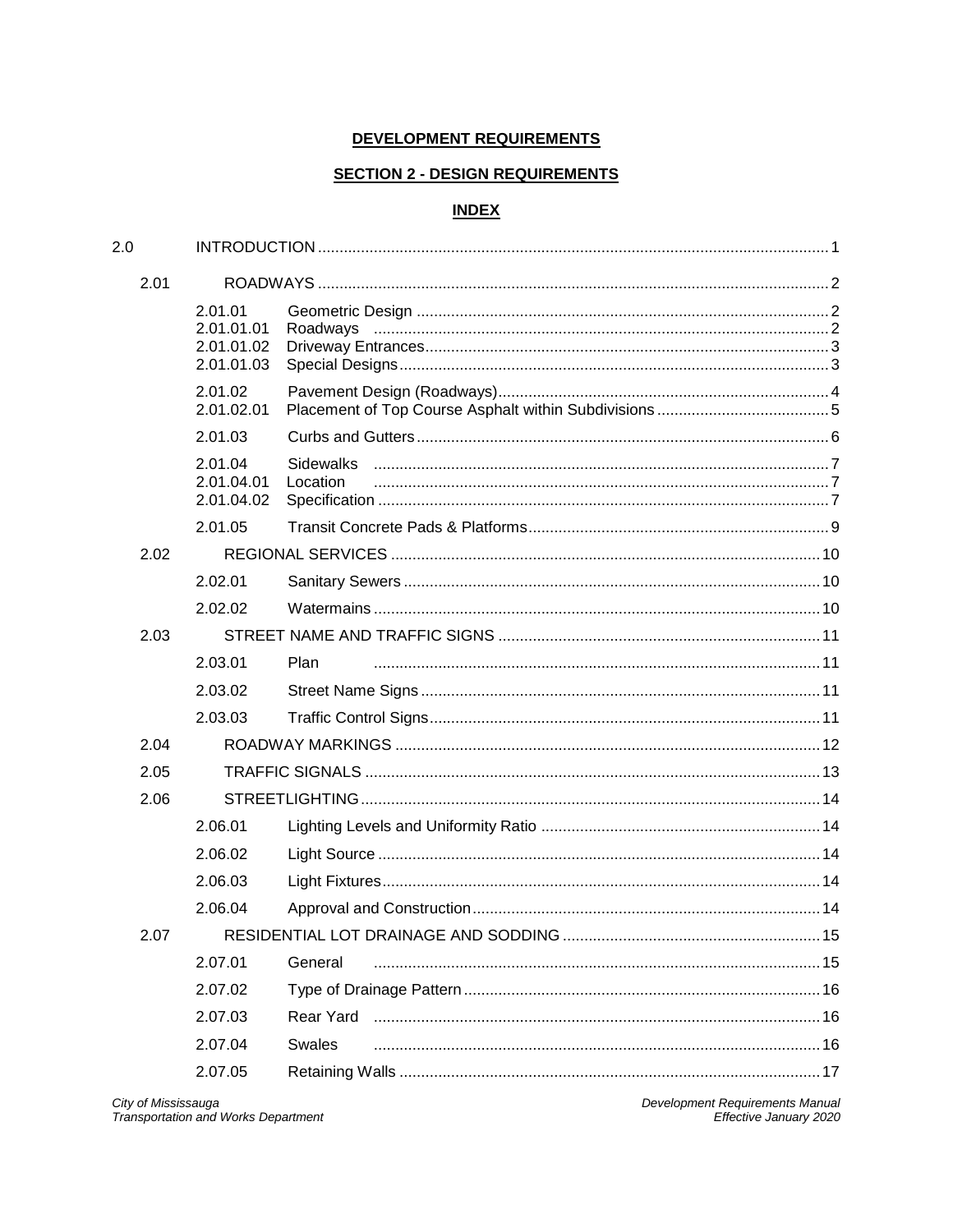| 2.08 |                                                                               |                                                          |  |
|------|-------------------------------------------------------------------------------|----------------------------------------------------------|--|
|      | 2.08.01                                                                       | General                                                  |  |
|      | 2.08.02                                                                       |                                                          |  |
|      | 2.08.03                                                                       |                                                          |  |
|      | 2.08.04                                                                       |                                                          |  |
|      | 2.08.05                                                                       |                                                          |  |
|      | 2.08.06                                                                       |                                                          |  |
|      | 2.08.07                                                                       | Stone Pad Construction Entrance - Construction Access 22 |  |
|      | 2.08.08                                                                       |                                                          |  |
|      | 2.08.09                                                                       |                                                          |  |
| 2.09 |                                                                               |                                                          |  |
|      | 2.09.01                                                                       |                                                          |  |
|      | 2.09.02                                                                       |                                                          |  |
|      | 2.09.03<br>2.09.03.01                                                         |                                                          |  |
|      | 2.09.03.02                                                                    |                                                          |  |
|      | 2.09.04                                                                       |                                                          |  |
|      | 2.09.05                                                                       |                                                          |  |
|      | 2.09.06                                                                       |                                                          |  |
|      | 2.09.07<br>2.09.07.01<br>2.09.07.02<br>2.09.07.03<br>2.09.07.04<br>2.09.07.05 | General                                                  |  |
|      | 2.09.08                                                                       |                                                          |  |

 $\overline{\phantom{a}}$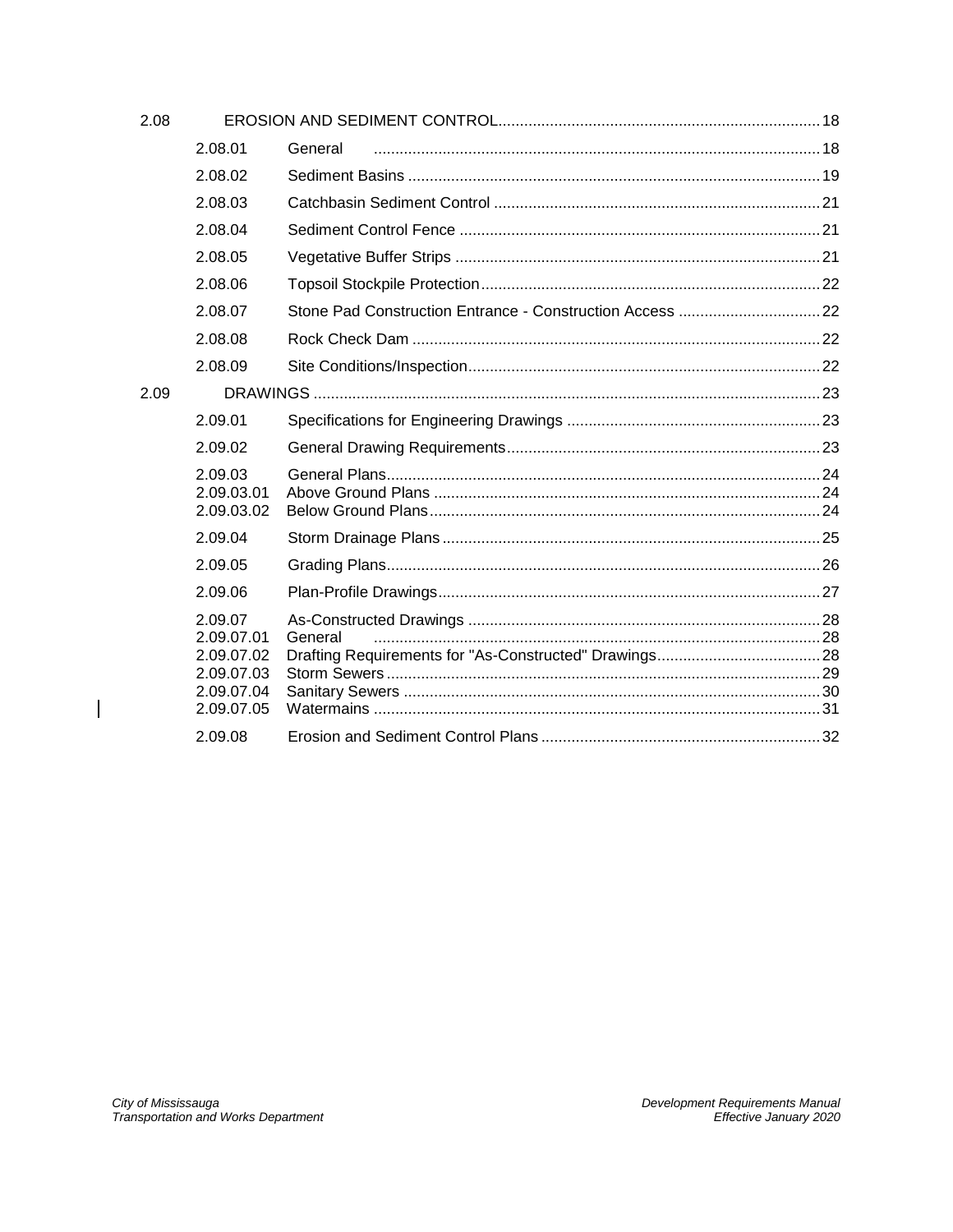# <span id="page-2-0"></span>**2.0 INTRODUCTION**

The purpose of this section is to outline the general design requirements for the construction of Municipal Services in the City of Mississauga. These requirements, however, are only general and do not relieve the Developer of the responsibility for submitting a finished product of competent Engineering design and construction.

For the approval of any deviation from minimum City Standards and requirements, such deviation(s) shall be specifically referred to by the applicant and/or his agent **with a copy of written approval of the City attached.**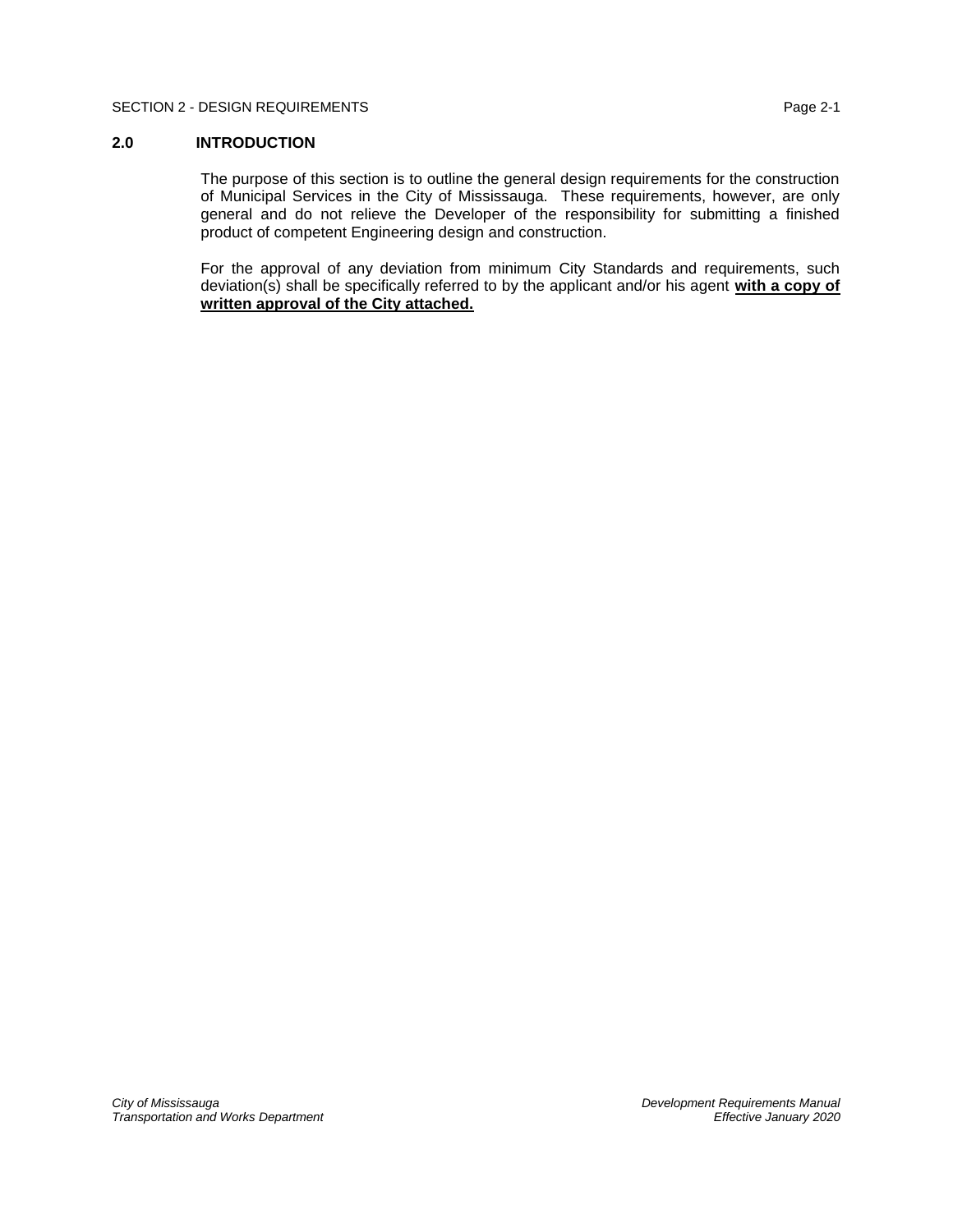# <span id="page-3-0"></span>**2.01 ROADWAYS**

# <span id="page-3-1"></span>**2.01.01 Geometric Design**

# **2.01.01.01 Roadways**

<span id="page-3-2"></span>Roadway geometric design will be in accordance with the City of Mississauga Geometric Design Standards as outlined on City Standard Drawing. Road widths and Right-of-Ways will be in accordance with the most recent City of Mississauga Standards:

- 2211.060 Minor Local Residential Road (8.0m pavement on 17m road allowance)
- 2211.070 Local Residential Road (new subdivisions) (8.0m pavement on 20m road allowance)
- 2211.080 Minor Residential Collector Road (10m road on 22m road allowance)
- 2211.090 Local Industrial Road (12.5m road on 24m road allowance)
- 2211.100 Industrial and Residential Collector Road (14.5m road on 26m road allowance)
- 2211.110 Minor Arterial Road (15.5m road on 30m road allowance)
- 2211.120 4 Lane Divided Arterial Road (2-8m lanes, 7.0m island on 35m road allowance)
- 2211.130 6 Lane Arterial Road (23m road on 35m road allowance)
- 2211.140 Buffer Road (8.0m road on 17m road allowance)
- 2211.150 5 Lane Residential Collector Road (17m road on 30m road allowance)
- 2211.151 Local Residential Road (Pavement offset, 8.0m road on 18m road allowance)
- 2211.152 Local Residential Road (Pavement offset, 8.0m road on 20m road allowance)
- 2211.153 City Centre Specific (14.5m road on 25m road allowance)
- NOTE: Any development proposal that has non-standard widths or cross-sections should be referred to a P.U.C.C. meeting prior to a first engineering submission being made.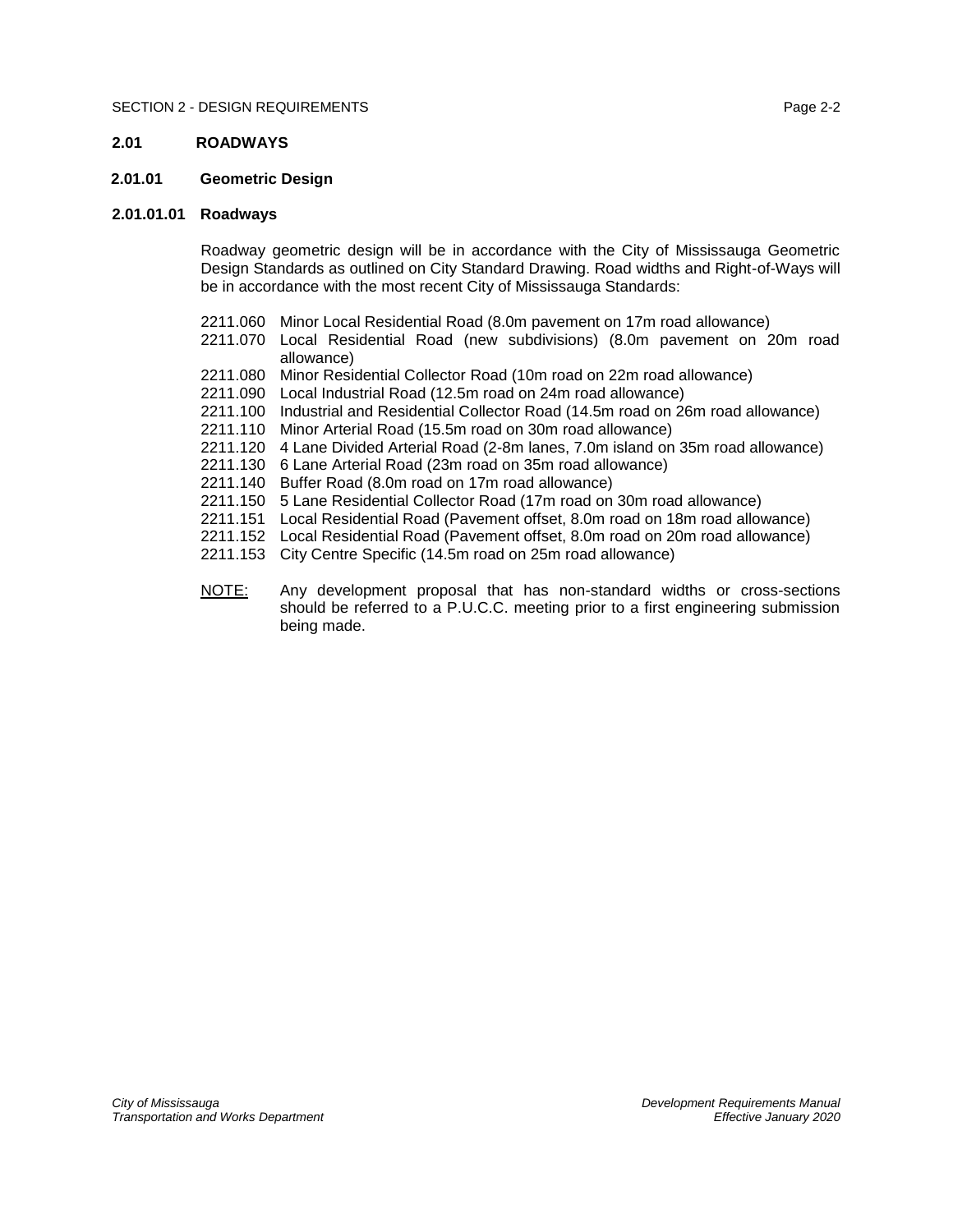#### <span id="page-4-0"></span>**2.01.01.02 Driveway Entrances**

Driveway entrances and curb cuts shall be in accordance with the most recent standard drawings for this purpose.

Special designs, dependent upon the expected usage, will be required for commercial and industrial driveways.

All new residential driveways must be paved with 50mm OPSS 1150 HL8 and topped with 25mm OPSS 1150 HL3F from curb to garage on a base of a minimum of 150mm Granular 'A' or 19mm crusher run limestone meeting the requirements of OPSS 1010.

Paving of the driveway is to be undertaken in two separate phases. Phase 1 being the grading of the granular, and the placing of 50mm of HL8 is to be completed at the time of sodding the lot. Phase 2, being the placing of the 25mm HL3F, which will be completed at the time of top course asphalt pavement on the roadway.

The grade of asphalt cement in residential and industrial driveways is to be PG 64-28.

Boulevard driveway slopes should not exceed 8% and should not be less than 2%. Widths of curb depressions for driveways are to be in accordance with the following.

- semi-detached and townhouses 3.8m (12.5 ft)
- detached dwellings under 12m (40 ft) frontage 5m (16.4 ft)
- detached dwellings over 12m (40 ft) frontage 6.5m (21.3 ft)

A minimum 0.6m separation at the curb shall be provided between driveways within cul-de-sacs and elbows along with corner lots and lots abutting walkways. Driveways are to be indicated on the above ground general plan.

The minimum clear distance between the edge of driveway and a utility structure or hydrant shall be 1.2m.

All new industrial driveways shall consist of a minimum of 40mm HL-3, 85mm HL-8 and 350mm of OPSS 1010 Granular 'A'.

For industrial commercial driveways, specific designs based on anticipated loads are required.

# <span id="page-4-1"></span>**2.01.01.03 Special Designs**

Special road designs, which are not covered by City of Mississauga Standards, shall be in accordance with the most recent provisions of the geometric design standards manual and urban street geometrics, as adopted by the Municipal Engineers Association.

i.e. Special Design will be required in high density residential, commercial and industrial areas.

Pavement design shall be in accordance with the most recent City of Mississauga Standards and the Ontario Provincial Standard Drawings and Specifications.

Complete mechanical analyses of the proposed sub-grade are to be taken at maximum intervals of 150m along proposed roads. On small sites, a minimum of two mechanical analyses will be required.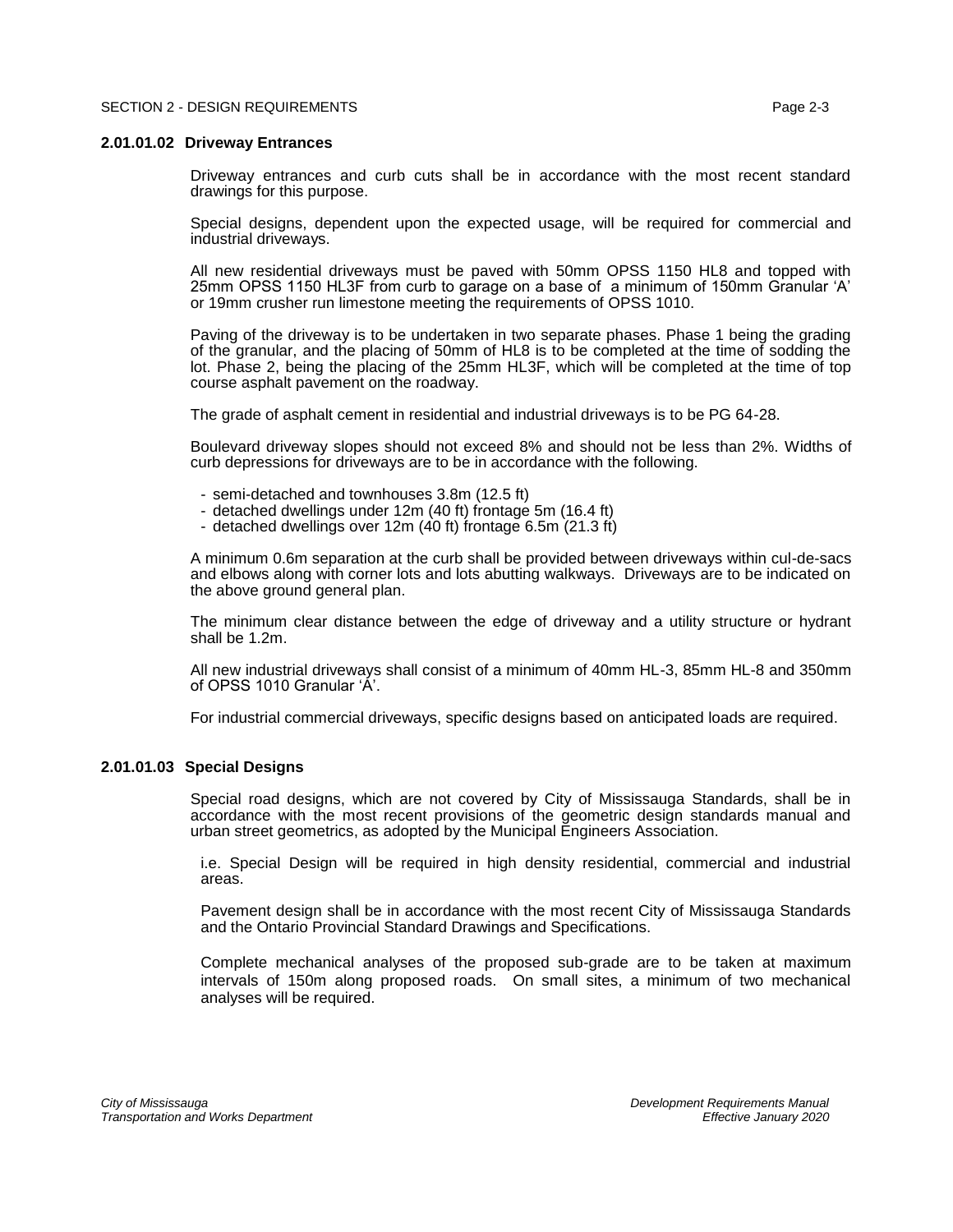### <span id="page-5-0"></span>**2.01.02 Pavement Design (Roadways)**

A soil analysis must be conducted by a licensed Geo-technical Engineering firm that is acceptable to the City of Mississauga. Copies of the soil analysis, along with proposed road designs, shall be submitted to the City Transportation and Works Department.

Minimum thicknesses of asphalt and granular materials shall be as indicated on City Standard Drawing No. 2220.010.

The Granular "B" Type 1, shall have a maximum of 65% passing the 4.75mm sieve.

In all cases:

- Base course asphalt shall be O.P.S.S 1150 H.L.8 on residential roads and heavy duty binder course (HDBC) in accordance to OPSS 1150 and/or 1154 for industrial and arterial roads.
- The wearing course of asphalt shall be:

| $\sim$ 10 $\,$ | For Local Roads           |                     |
|----------------|---------------------------|---------------------|
|                | <b>Collector Roads</b>    |                     |
|                | Industrial Roads          | O.P.S.S. 1150 H.L.3 |
| $\sim$ 10 $\,$ | <b>For Arterial Roads</b> | O.P.S.S. 1150 H.L.I |

- Asphalt job mix designs, approved by the developer's Geo-technical consultant, shall be submitted to the City of Mississauga for review a minimum of 5 working days prior to the commencement of paving for review.
- The asphalt mix designs shall have a minimum asphalt cement content of 5.00% for H.L-8 asphalt, and 5.3% for H.L-3 asphalt
- The grade of asphalt cement for HL-8 and HL-3 asphalt on residential roads shall be PG 58-28. HL-8 asphalt may contain up to a maximum of 20% RAP. However mixes containing more than 20% RAP, will have PG 58-34 asphalt cement. No RAP is allowed in any Heavy Duty Binder Course (HDBC) or surface course asphalt mixes. The average A/C content of all tests must be no lower than the A/C content specified in the SMF.
- The grade of asphalt cement for industrial and arterial road mixes shall be PG 64-28
- O.P.S.S.1010 Granular "A" and Granular "B" materials are to be used for road construction in the City of Mississauga. The granular materials must not contain any crushed concrete or recycled asphalt pavement.
- Base asphalt thickness may be reduced by the developer if the requirements of Standard 2220.010 "Pavement and Road Base Design Requirements" are satisfied.
- The depth of Granular 'B' as indicated is applicable to situations where subgrade material and all trench backfill material had been placed and compacted as per OPSS and the water content is within 2% of optimum moisture content. Where the moisture content is above 2% of optimum, crusher run limestone shall be utilized in lieu of granular 'A' and 'B'. However, if the water content is greater than 7.5% above optimum moisture content, road construction shall be deferred.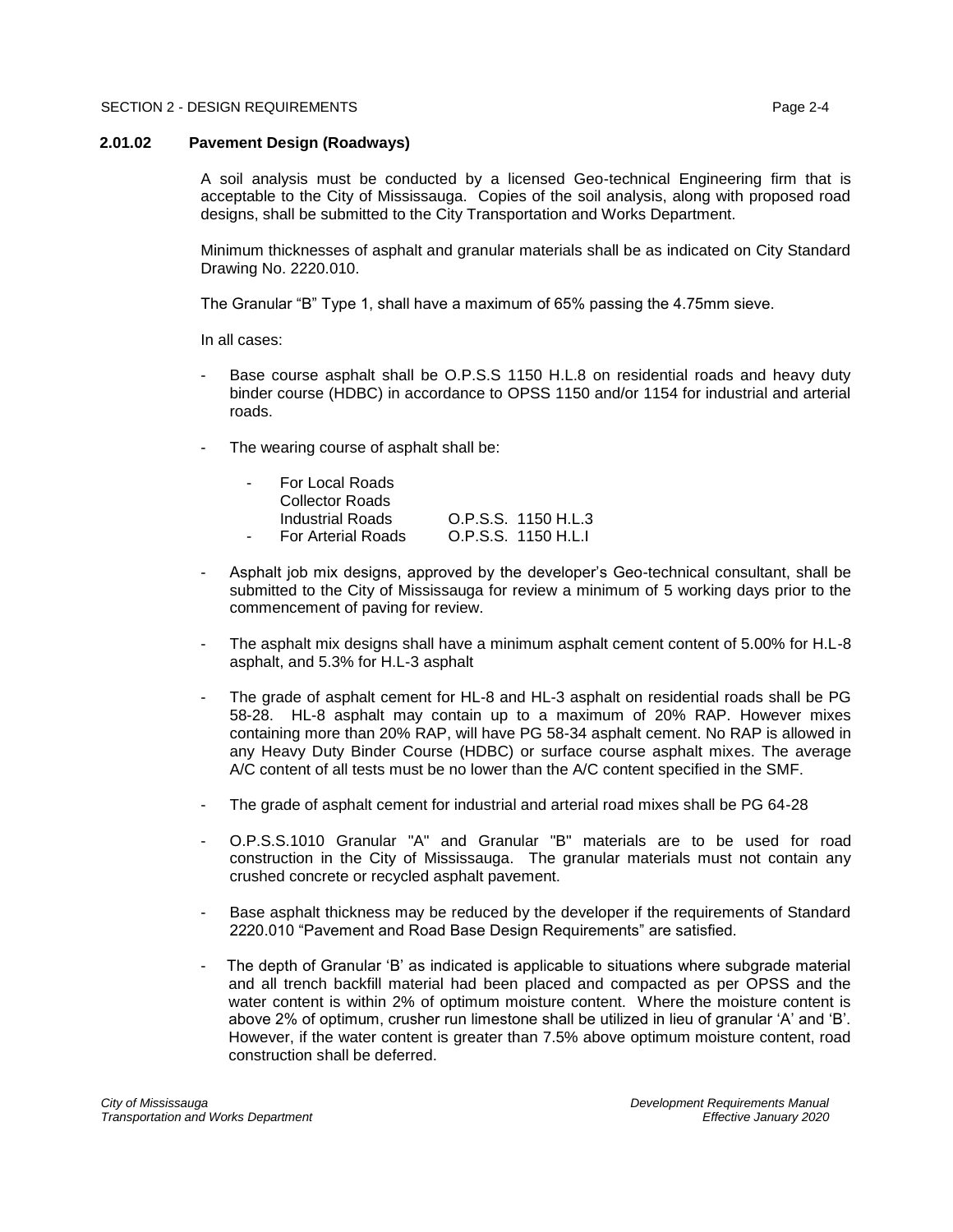# <span id="page-6-0"></span>**2.01.02.01 Placement of Top Course Asphalt within Subdivisions**

Complete all sidewalk works.

Complete all curb works.

Complete all boulevard works.

Complete top course asphalt driveway paving.

Raise manhole frame and grates as well as catchbasin frame and grates and paint rims with orange flourescent paint to make them visible to drivers. Warning signs are to be placed at all access points to the subdivisions indicating that there are raised manholes and catchbasin frame covers ahead. Placement of top course asphalt shall be completed within two weeks of raising the frames and grates.

Flush and sweep surface prior to evenly applying tack coat.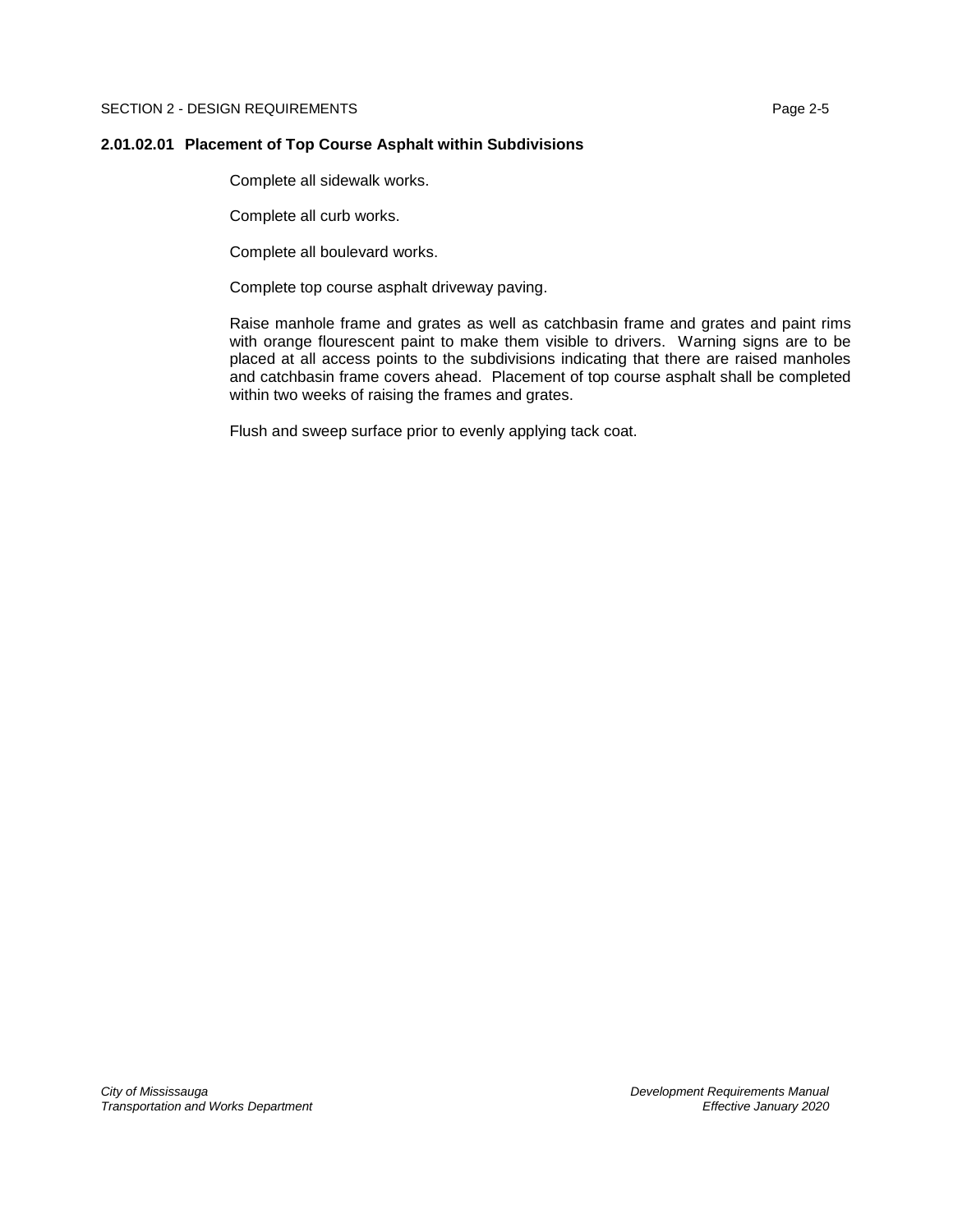## <span id="page-7-0"></span>**2.01.03 Curbs and Gutters**

All new streets shall have curb and gutter construction.

Curb and gutter is to be designed and constructed to the most recent City Standards and Ontario Provincial Standards.

Curb depressions are required at each intersection or pedestrian road crossing.

A driveway entrance is required for each lot as detailed within Section 2.02.01.02.

A minimum of 150mm of OPSS 1010 granular material compacted to 98% Standard Proctor Density will be required as a base for all types of curb installations.

Two-stage curb installation must be in accordance with City standard 2230.010

Minimum grade on curb is 0.75% on cul-de-sac bulbs and outside road elbows.

#### **Concrete Specification**

The concrete sidewalk shall be constructed according to OPSS 353, 904 & 1350. The concrete shall meet the most stringent requirements of OPSS or the contract documents. The concrete shall meet the requirements of the most current OPSS 1350, be a C-2 mix (32 MPA, 5 – 8% air content), as described in the most current CSA 23.1.

The expansion joints shall be constructed at locations described within the OPSS. Expansion joints shall be constructed where-ever the newly poured concrete meets a rigid object such as previously poured concrete, street poles, retaining walls, etc. The expansion material shall extend the full depth of the concrete.

The concrete shall be cured as per OPSS 904. The rate of application of the curing compound shall be as per the manufactures recommendation or at a minimum rate of  $0.2$   $\rm /m^2$  if not noted. All surfaces shall be covered shortly after finishing works are complete and when the surface will not be affected by the cover material (initial set). Uncured concrete will be rejected.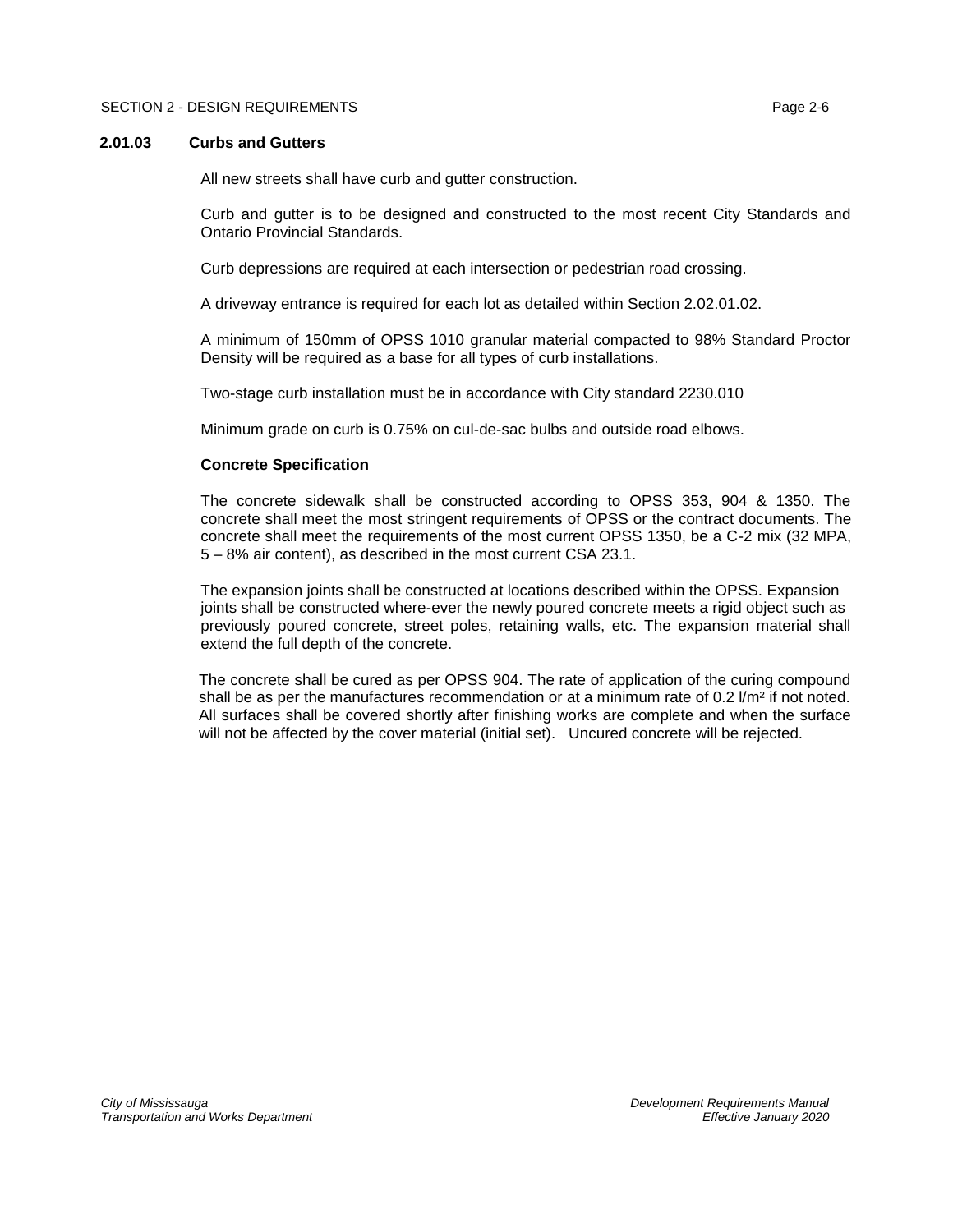## <span id="page-8-0"></span>**2.01.04 Sidewalks**

# <span id="page-8-1"></span>**2.01.04.01 Location**

Sidewalks shall be constructed on City of Mississauga streets as shown on the City's Road Cross-Section Standards and should be located on the same side as the streetlight poles:

- 2211.060 Minor Local Residential Road
- 2211.070 Local Residential Road (new subdivisions)
- 2211.080 Minor Residential Collector Road
- 2211.090 Local Industrial Road
- 2211.100 Industrial and Residential Collector Road
- 2211.110 Minor Arterial Road
- 2211.120 4 Lane Divided Arterial Road
- 2211.130 6 Lane Arterial Road
- 2211.140 Buffer Road
- 2211.150 5 Lane Residential Collector Road
- 2211.151 Local Residential Road (Pavement offset, 18m road allowance)
- 2211.152 Local Residential Road (Pavement offset, 20m road allowance)

#### <span id="page-8-2"></span>**2.01.04.02 Specification**

Sidewalks shall be designed and built according to the most recent City of Mississauga Standards and specifications, which include:

Concrete sidewalks shall normally be a minimum of 130mm thick and 180mm thick across commercial or industrial driveways respectively.

No special bedding requirements are normally necessary where sidewalks are constructed upon earth which has been properly consolidated to 98% Standard Proctor and has a bearing capacity of at least 75 kPa.

Sidewalks shall not be constructed on organic soils.

Where fill is required to bring the sidewalk to approved grade, the fill shall be OPSS- Granular 'A' material compacted to a minimum of 95% Standard Proctor Density.

The concrete sidewalk shall be constructed according to OPSS 351, 904 & 1150. The concrete shall meet the most stringent requirements of OPSS or the contract documents. The concrete shall meet the requirements of OPSS 1350, be a C-2 mix  $(32 \text{ MPA}, 5 - 8\% \text{ air content})$ , as described in the most current CSA 23.1.

Expansion joints shall be installed every 6 metres and the expansion joint material shall extend to the full depth of the sidewalk with no concrete extending to the other each side of the joint. The expansion joints shall be constructed at locations described within the OPSS. Expansion joints shall be constructed where-ever the newly poured concrete meets a rigid object such as previously poured concrete, street poles, retaining walls, etc.

All utility structures are required to be isolated from the main concrete by "boxing out" the structure with forms. The formwork shall form a square box, and be no closer than 150mm from any point of the utility structure. Origination of the box shall be determined in the field by the city representative. The area inside the box, surrounding the structure shall be filled with C-2 concrete, or concrete that matches the concrete mix of the main concrete pour.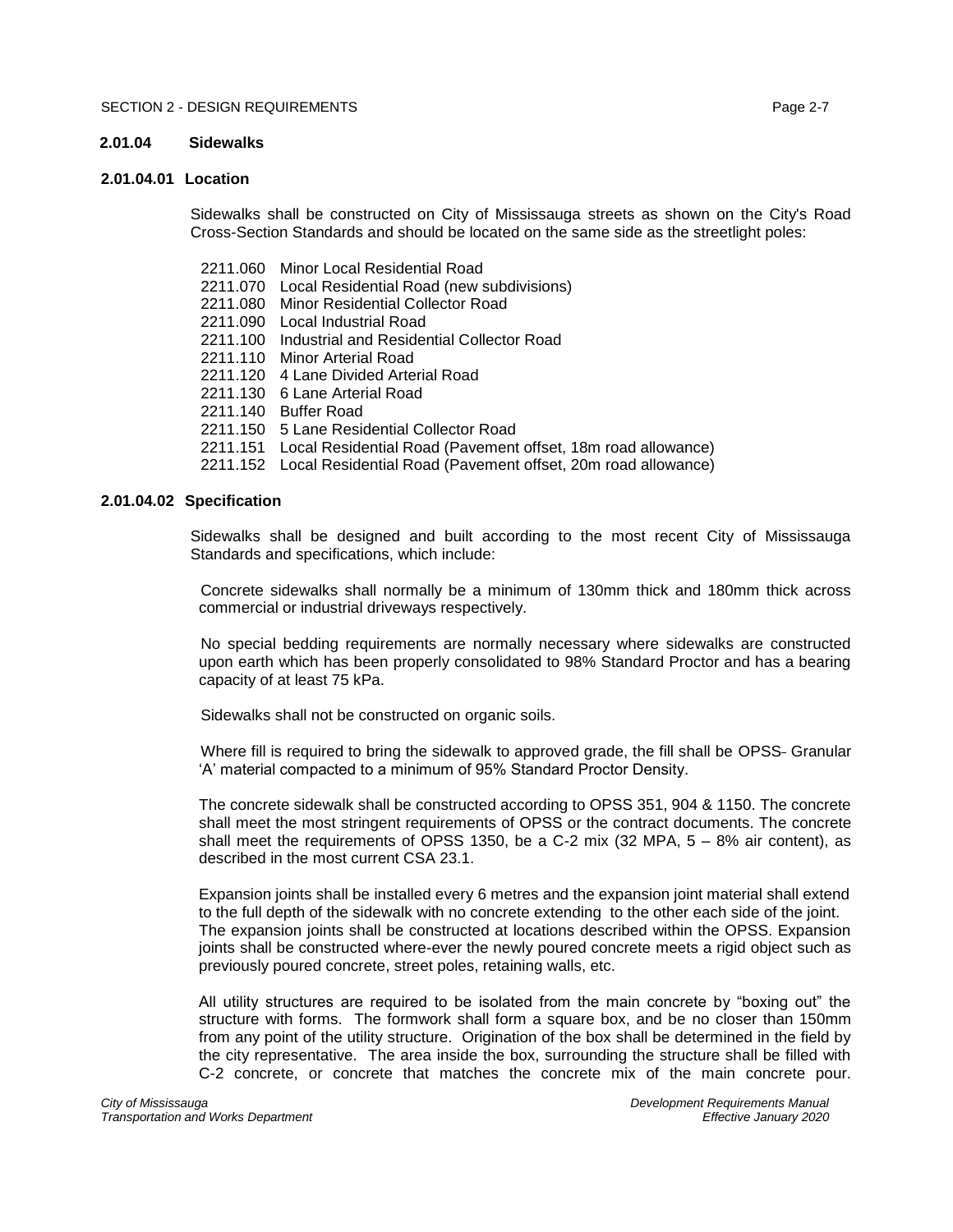Expansion joint material shall be placed between the main concrete and the concrete surrounding the pole, as well as around the utility structure itself, or be constructed as per the detail shown in City Standard 2240.010.

The concrete shall be cured as per OPSS 904. The rate of application of the curing compound shall be as per the manufactures recommendation or at a minimum rate of  $0.2$   $\text{/m²}$  if not noted. All surfaces shall be covered shortly after finishing works are complete and when the surface will not be affected by the cover material (initial set). Uncured concrete will be rejected.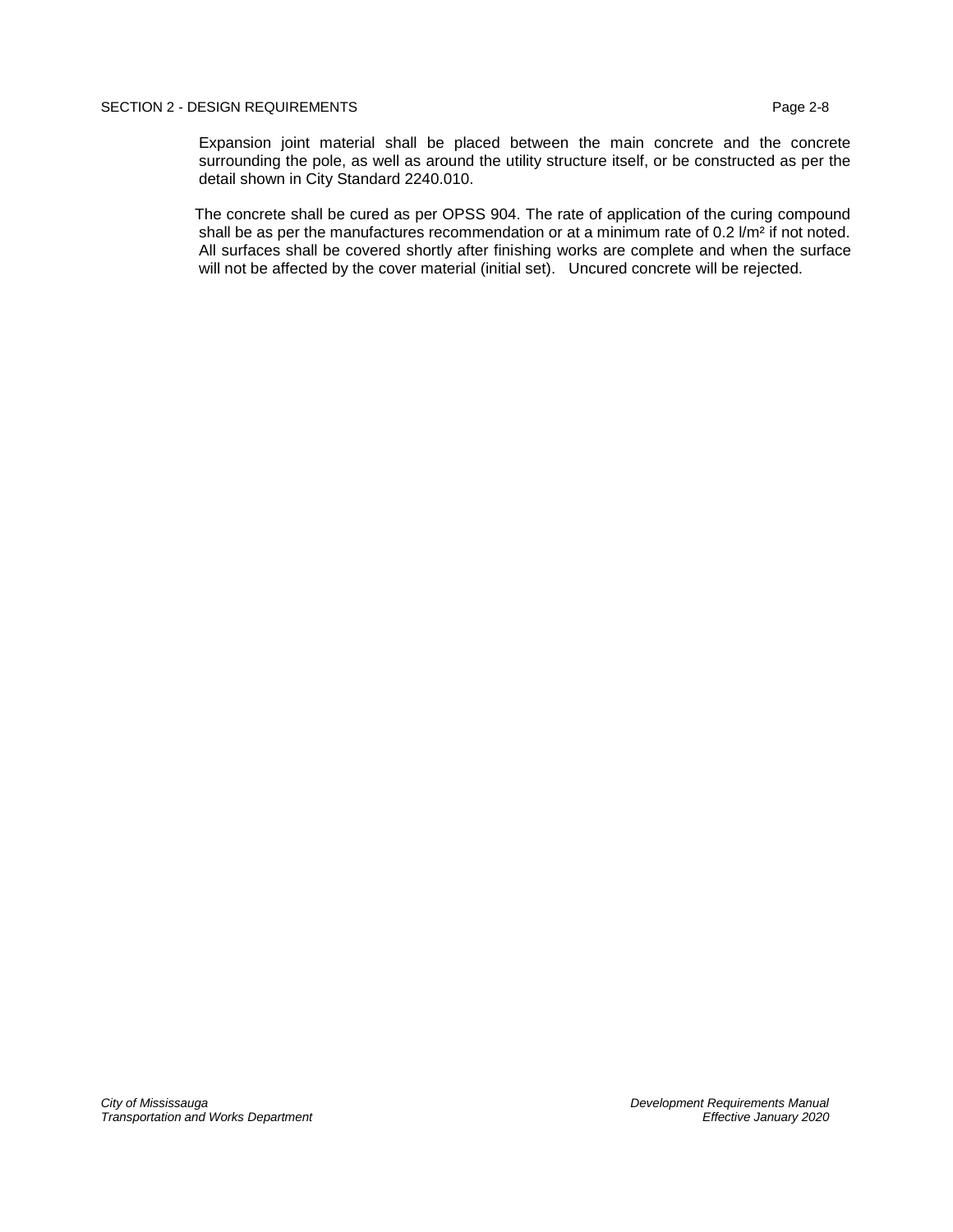# <span id="page-10-0"></span>**2.01.05 Transit Concrete Pads & Platforms**

- Concrete is to conform to OPSS 351
- Concrete pads and platforms shall have a thickness of 180mm
- 100mm of OPSS Granular 'A' or 19mm crushed concrete meeting gradation requirements of OPSS Granular 'A' shall be placed and compacted to a minimum of 95% Standard Proctor Density.
- Final platform location to be approved by the City of Mississauga.
- For use with City of Mississauga Standards 2250.010, 2250.020 and 2250.030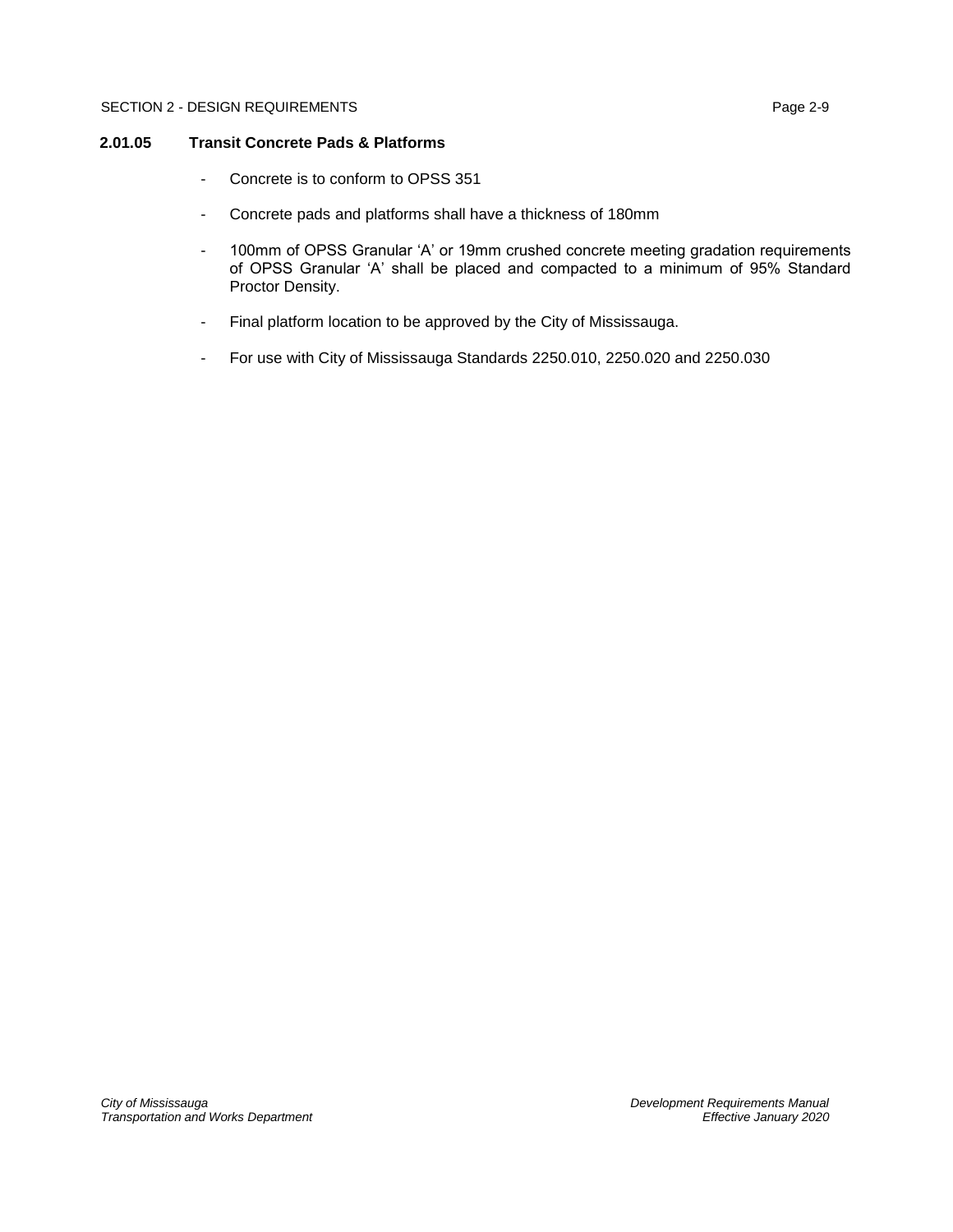# <span id="page-11-0"></span>**2.02 REGIONAL SERVICES**

# <span id="page-11-1"></span>**2.02.01 Sanitary Sewers**

Information regarding the design criteria and standards for sanitary sewers must be obtained from the Region of Peel, Public Works Department.

# <span id="page-11-2"></span>**2.02.02 Watermains**

Information regarding the design criteria and standards for watermains must be obtained from the Region of Peel, Public Works Department.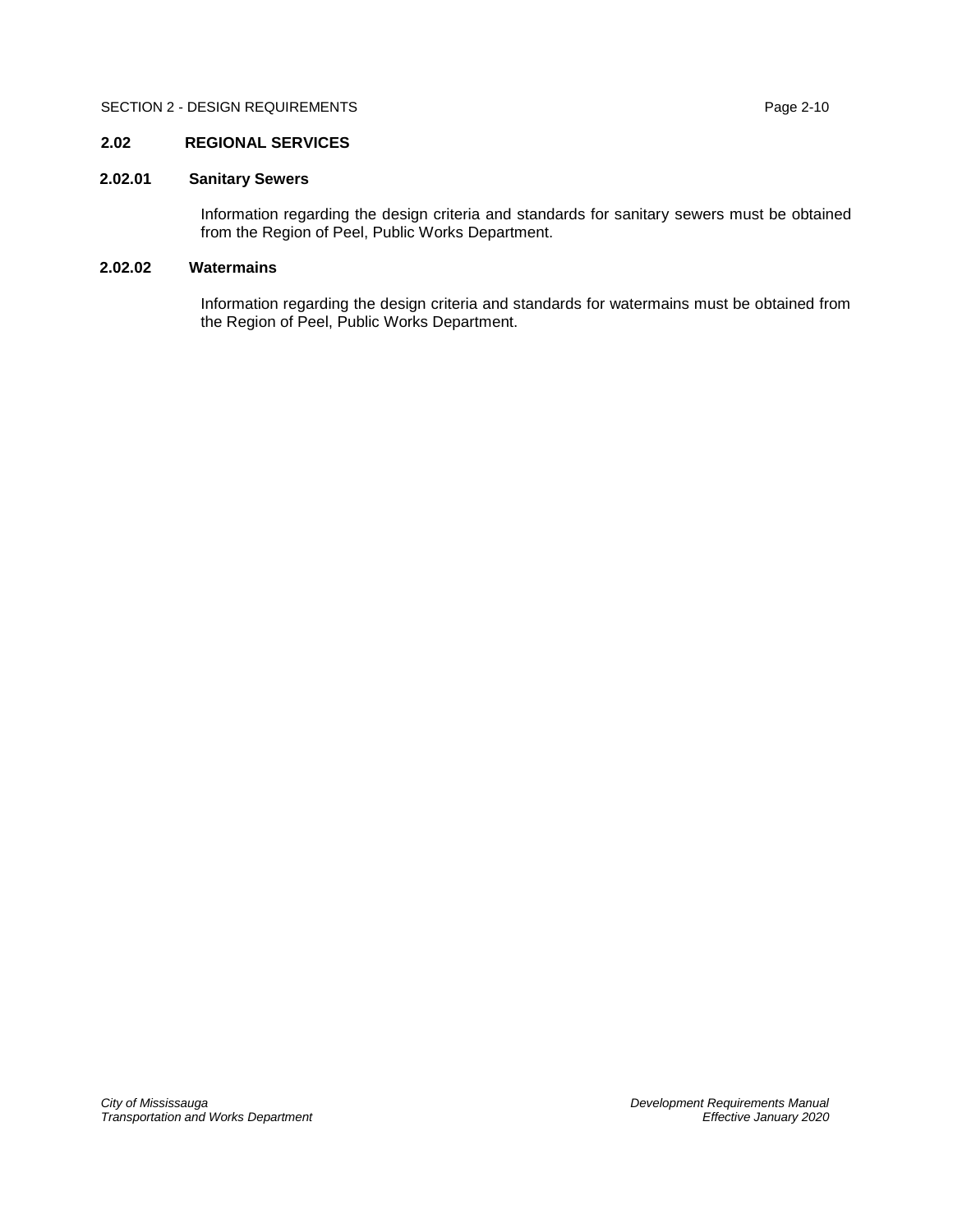# <span id="page-12-0"></span>**2.03 STREET NAME AND TRAFFIC SIGNS**

# <span id="page-12-1"></span>**2.03.01 Plan**

A separate plan shall be submitted showing the proposed location of signs to be installed in the subdivision. The plan shall be part of the engineering drawings which must be approved by the Commissioner of Transportation and Works. The above ground plan may be used for this purpose provided the signs can be clearly shown without cluttering other details.

# <span id="page-12-2"></span>**2.03.02 Street Name Signs**

Street name signs shall be placed at every intersection and shall be double sided. These signs shall be placed in the locations and shall be of the type shown on City Standard Drawing No. 2420.010.

Temporary street name signs, approved by the Commissioner of Transportation and Works, must be erected at intersections upon completion of rough grading of the roadways. These signs must be maintained in legible condition until such time as the permanent street name signs are in place.

# <span id="page-12-3"></span>**2.03.03 Traffic Control Signs**

Traffic control signs shall be located as shown on City Standard Drawing No. 2420.010. Where the positioning is not covered by the standard drawing, the location must conform to the most recent versions of the Uniform Traffic Control Devices for Ontario or the Highway Traffic Act Regulations for Ontario.

Signs are to be located on the right-hand side of the roadway. Signs in any other position will be considered only as supplementary to the signs in the normal position.

Signs shall be mounted at right angles to the direction of and facing the traffic they are intended to serve.

Signs are to be aluminium, anodized both sides, according to the following requirements:

Sizes

| 600mm         | 1.6mm utility series |
|---------------|----------------------|
| 600mm - 900mm | 2.0mm No. 65ST6      |
| over 900mm    | 3.2mm No. 65ST6      |

All traffic control signs are to be made with high intensity type reflective sheeting approved by the Ministry of Transportation Ontario, the current standards of the Manual of Uniform Traffic Control Devices for Ontario, the Highway Traffic Act Regulation for Ontario and the Commissioner of Transportation and Works, including colours.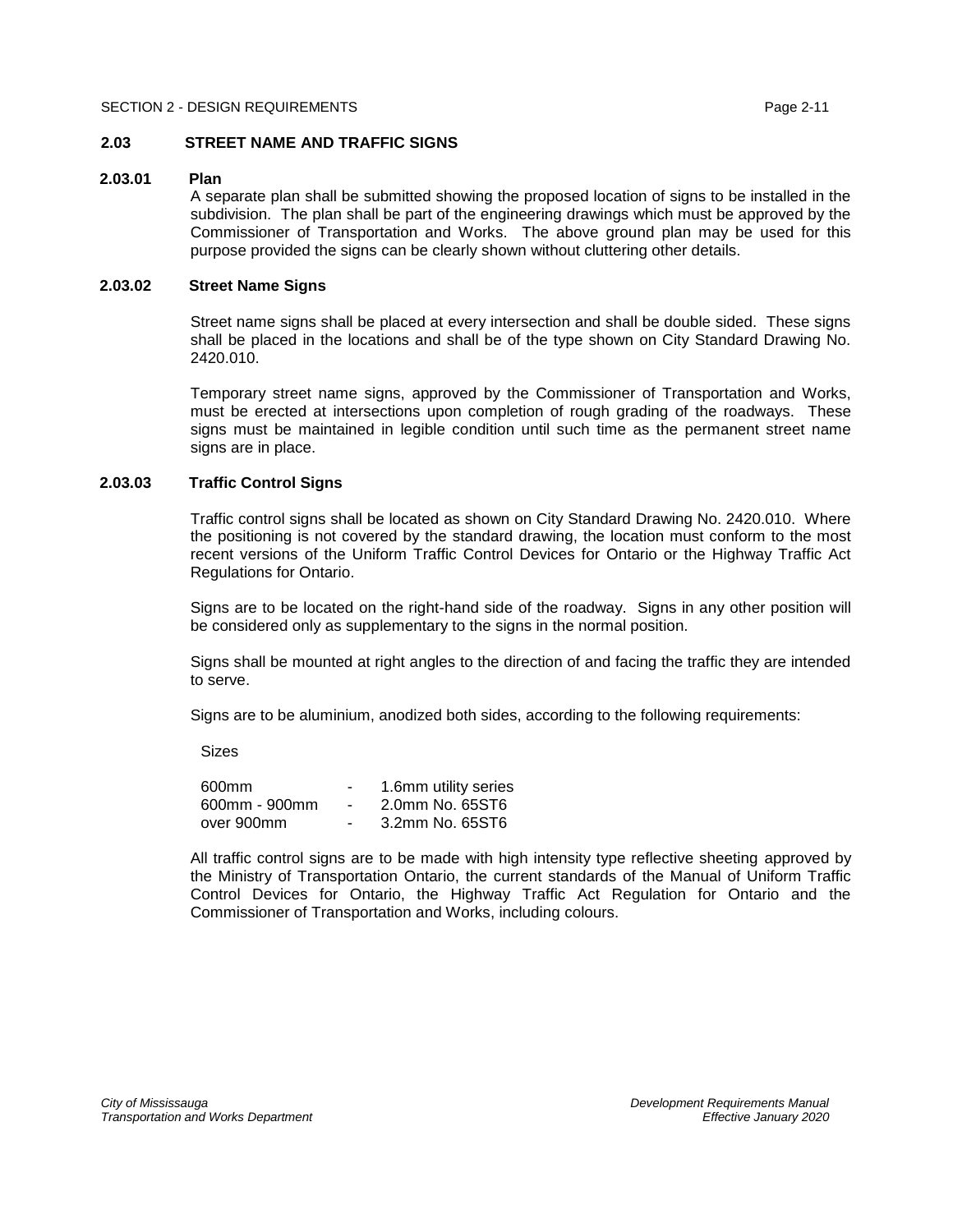### SECTION 2 - DESIGN REQUIREMENTS PAGE 2012 12

# <span id="page-13-0"></span>**2.04 ROADWAY MARKINGS**

The Developer will design pavement markings for all roadways over two lanes in width or as required by the Commissioner of Transportation and Works. The design shall be in accordance with the Manual of Uniform Traffic Control of Ontario and as approved by the Commissioner of Transportation and Works.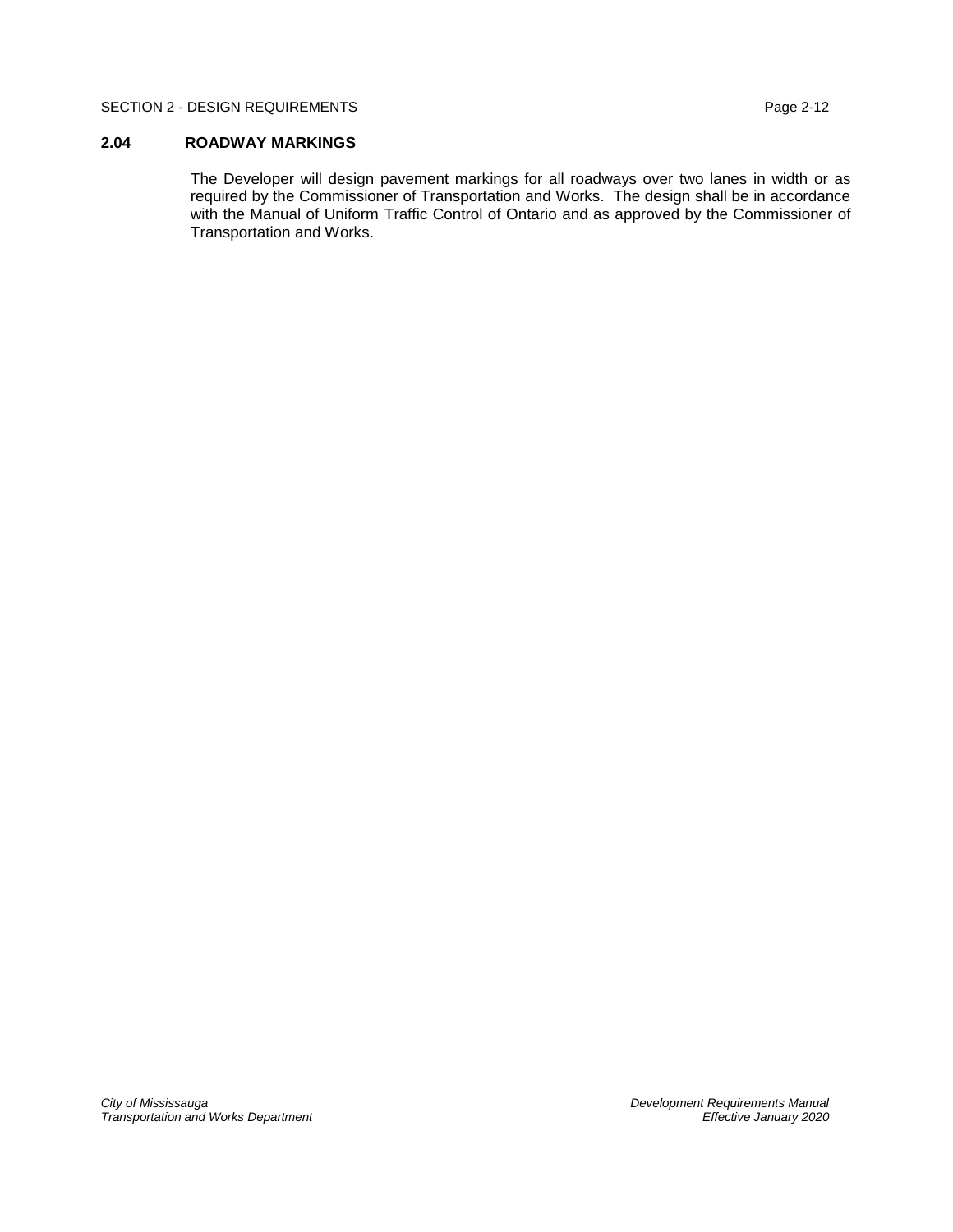## SECTION 2 - DESIGN REQUIREMENTS PAGE 2013

# <span id="page-14-0"></span>**2.05 TRAFFIC SIGNALS**

Traffic signal handwells, power service pedestals and conduit are to be designed in accordance with City Standard Drawing No.'s 2060.010 and 2060.110 and OPSD 2112.010 and 2122.020. Ministry of Transportation Ontario PHM-125 base plans are to be supplied to the City showing intersection geometrics, conduits and power service pedestals. Traffic signal power service pedestals are also to be indicated on the subdivision electrical drawing.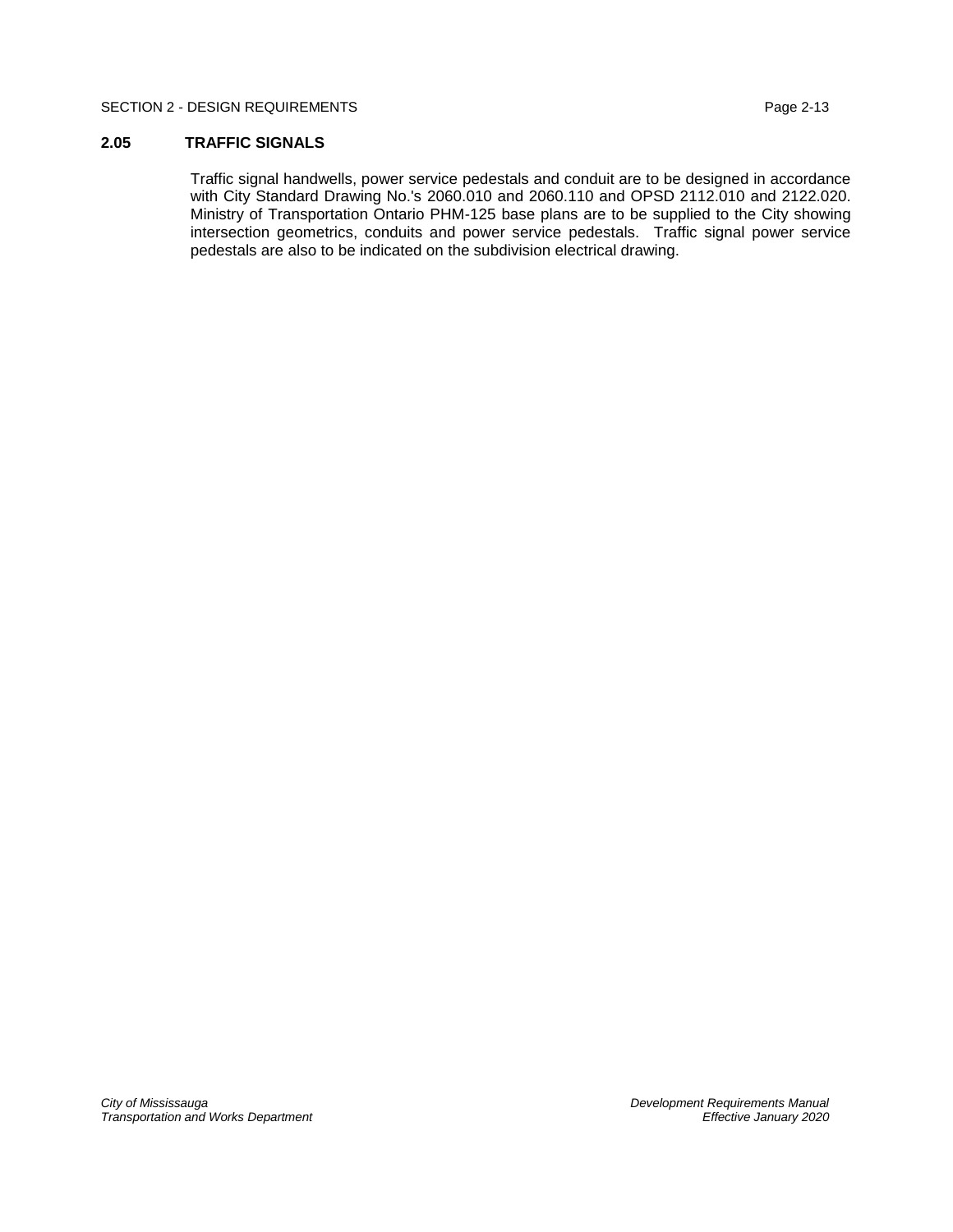# <span id="page-15-0"></span>**2.06 STREETLIGHTING**

# <span id="page-15-1"></span>**2.06.01 Lighting Levels and Uniformity Ratio**

Streetlighting shall be supplied and installed on all streets and pedestrian walkways in the subdivision. Detailed design criteria and standards are contained within the City's most recent Street Lighting Design Manual and are based on ANSI|IES RP-8.

# <span id="page-15-2"></span>**2.06.02 Light Source**

The light source shall be High Pressure Sodium.

# <span id="page-15-3"></span>**2.06.03 Light Fixtures**

The light luminaire and pole shall be as approved the Commissioner of Transportation and Works and Enersource Hydro Mississauga.

# <span id="page-15-4"></span>**2.06.04 Approval and Construction**

Approval of plans for streetlighting must be obtained from Enersource Hydro Mississauga. The Developer must guarantee and maintain the lighting for one year after the electrical system assumption in accordance with the electrical subdivision agreement with Enersource Mississauga Hydro. Energy charges will be paid by the City upon energization of the streetlighting.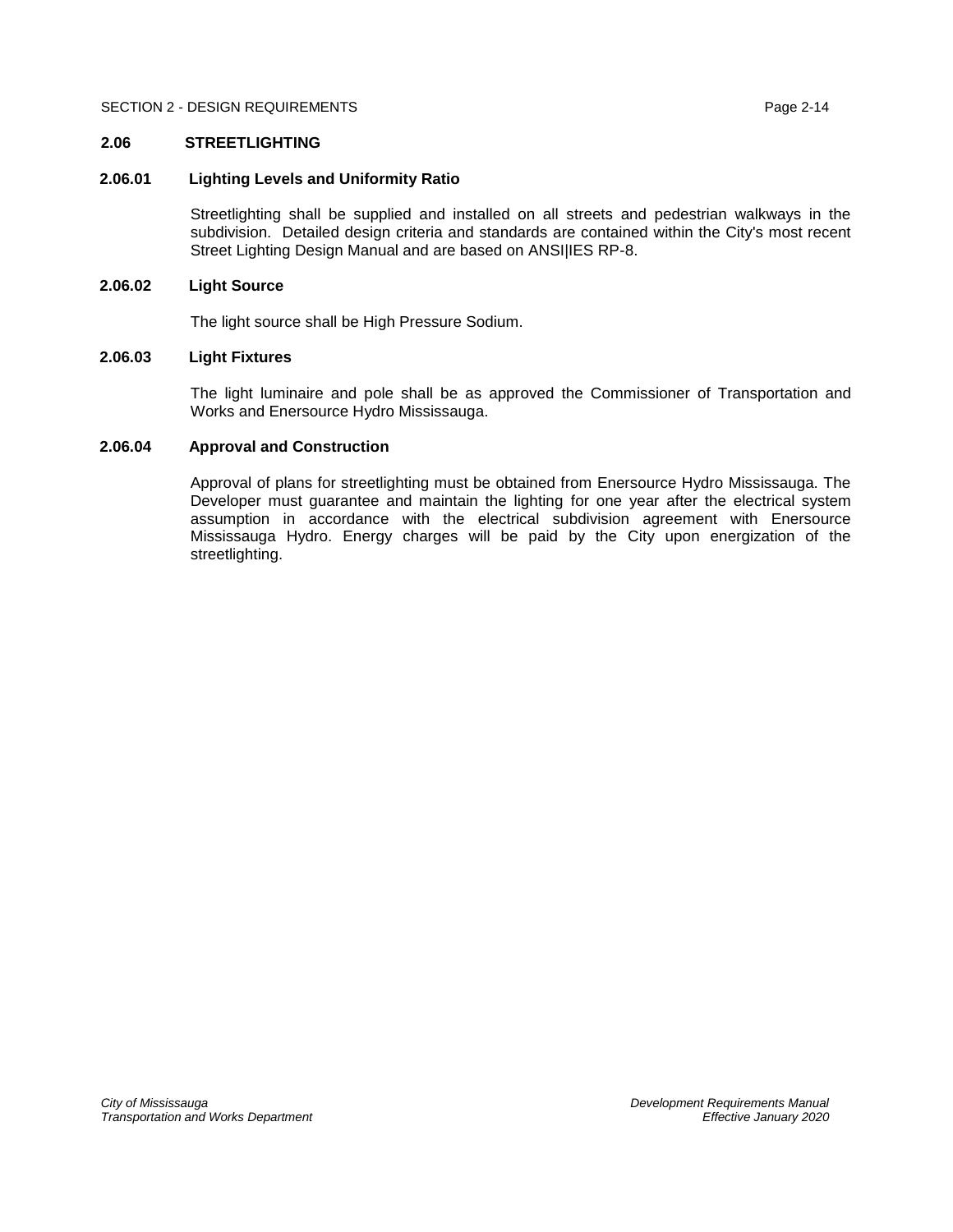# <span id="page-16-0"></span>**2.07 RESIDENTIAL LOT DRAINAGE AND SODDING**

# <span id="page-16-1"></span>**2.07.01 General**

- Lots (including drainage ditches or swales) are to be completely topsoiled and sodded with a minimum depth of 100mm of topsoil and No. 1 Nursery Sod.
- Grade areas to:
	- Provide proper surface drainage and maximize usable land area.
	- Preserve existing trees where possible.
	- Direct drainage away from houses
- Minimum yard slope 2%
- Minimum driveway slope 2% and all driveways must slope away from the dwelling.
- Maximum driveway slope -8% (from standard sidewalk location)
- Maximum grade between houses in any direction:

-3 horizontal : l vertical, use steps and/or retaining walls if this requirement cannot be met.

- Provide a 0.60 m wide flat access strip (at 2%) along at least one side of the building where side yard setback permits. (Usually along the garage side or side door entrance).
- Clear stone rather than topsoil and sod are required for combined side yards between two buildings which are 1.20m or less. For side yards greater than 1.2m clear stone may be required at the discretion of the Commissioner of Transportation and Works.
- Overland Flow Route:
- Maximum ponding depth is 0.35m
- Where overland flow is directed between two dwellings, the depth and width of the swale must be such that the 100 year flow does not come in contact with the dwelling. Basement windows will not be permitted on the side of the dwelling abutting the overland flow route swale.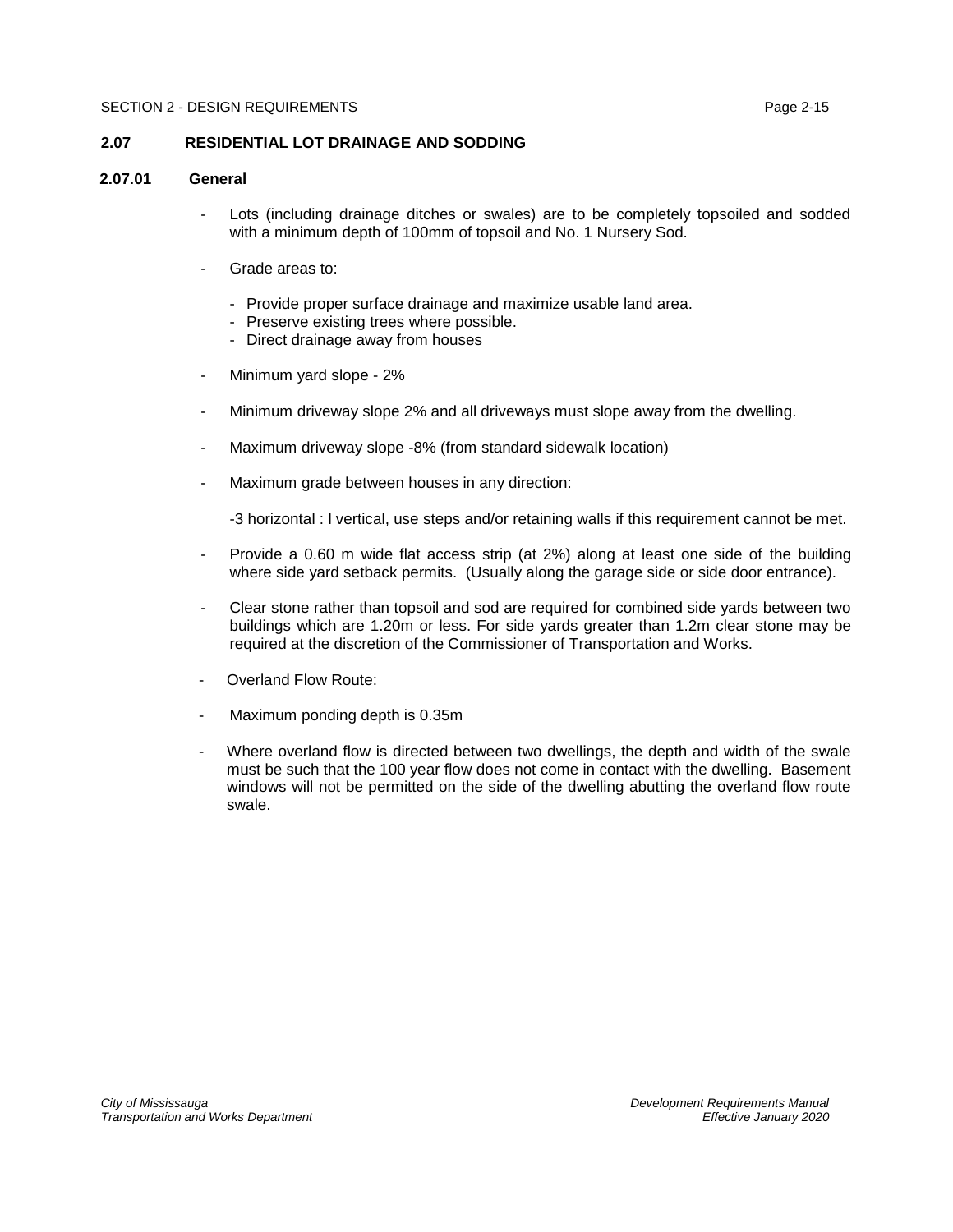# <span id="page-17-0"></span>**2.07.02 Type of Drainage Pattern**

- Back to front drainage may be considered if the side yard building setback is a minimum of 1.2m for each lot totalling 2.4m of open space between the dwellings.
- Rear yards which drain through abutting lower back-to-front type lots are permitted where:
	- Sufficient fall is available between the adjacent streets to achieve desired grades for swales and yards.
	- Cut-off swales along the rear lot lines are to direct run-off from the upper lots into the lower lot side yard swales.
	- Down spouts on the upper lot do not direct flow to the lower lots.
	- No more than one upper lot shall drain into the lower lot side yard swales.

# <span id="page-17-1"></span>**2.07.03 Rear Yard**

- A minimum of 75% of the rear yard area is to be usable (2% to 4% slope).
- Retaining walls are to be employed where necessary to achieve the required rear yard areas.

# <span id="page-17-2"></span>**2.07.04 Swales**

- Longitudinal slope minimum 2%
- Side slopes maximum 3 horizontal to I vertical
- Rear Yard Swale To Rear Lot Catch Basin:
	- Maximum length of rear yard swale
		- On lots less than 12 m in frontage  $\cdot$  three lots<br>On lots 12m and greater in frontage  $\cdot$  two lots
		- On lots 12m and greater in frontage two lots
	- Location of Centreline of swale 1.0m maximum offset from rear lot line
- Maximum swale depth 450mm
- Side Yard Swale: Depth:
	- Maximum 250mm (450mm allowable if combined side yard is more than 3.6m)
	- Minimum 150mm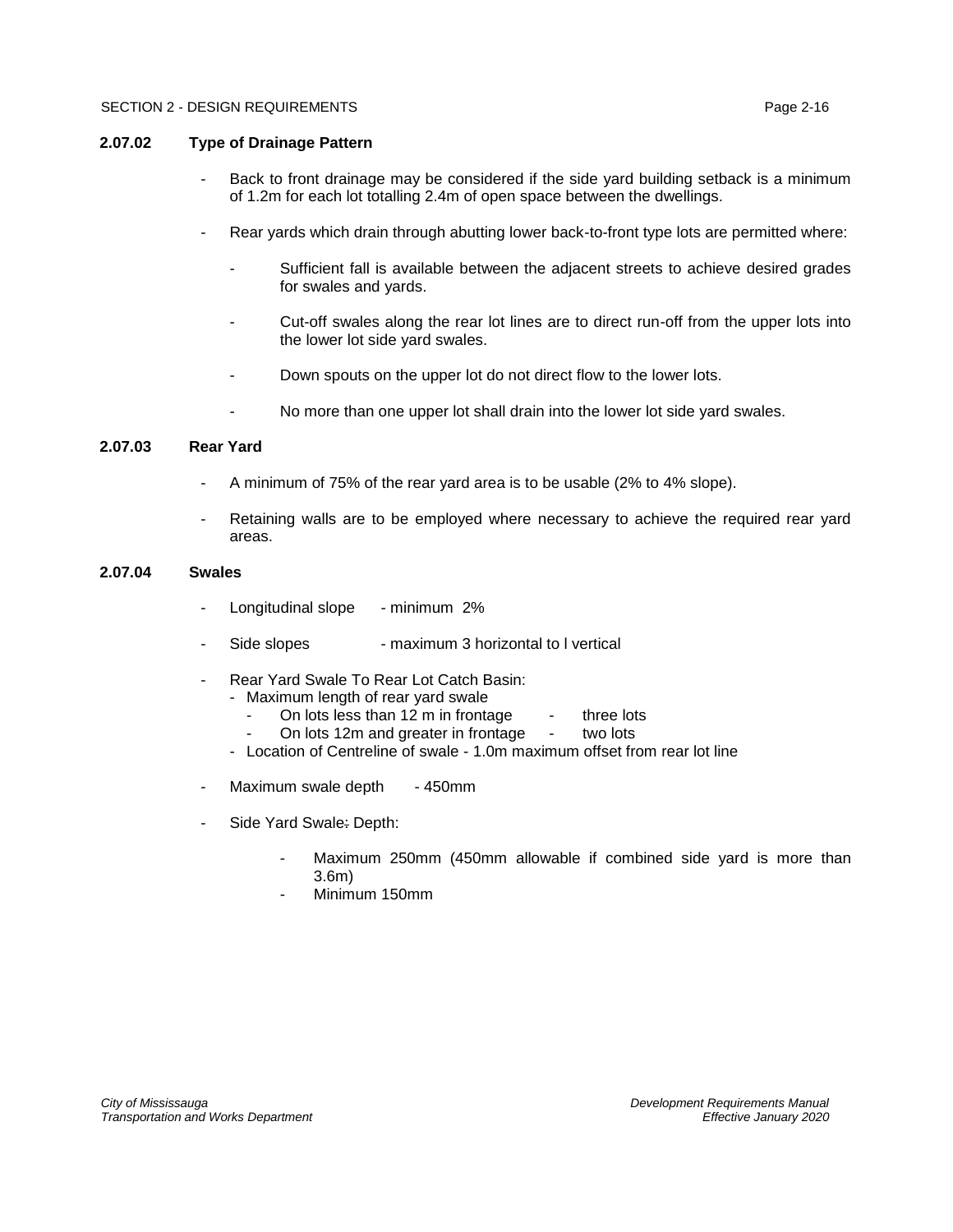# <span id="page-18-0"></span>**2.07.05 Retaining Walls**

- Retaining walls are generally required where the difference in elevation exceeds 0.60m.
- Details of retaining walls over 0.60m are to be submitted with grading plans and stamped by a Professional Engineer. It is preferable that the Engineer who stamped the plan certifies the wall construction.
- Construct retaining walls entirely on the upper lot so that tie backs do not cross property boundaries.
- Certification by the consultant stating that the retaining wall is designed and constructed to meet the most recent design standards as to granular backfill, structural integrity, materials, tie backs, line and grade is required.
- For retaining walls 0.6m to 1.0m in height light weight pre-fabricated concrete retaining wall products may be utilized. For retaining walls greater than 1.0m in height, heavy block or wet walls are to be utilized.
- Fencing is required where retaining wall height exceeds 0.6m.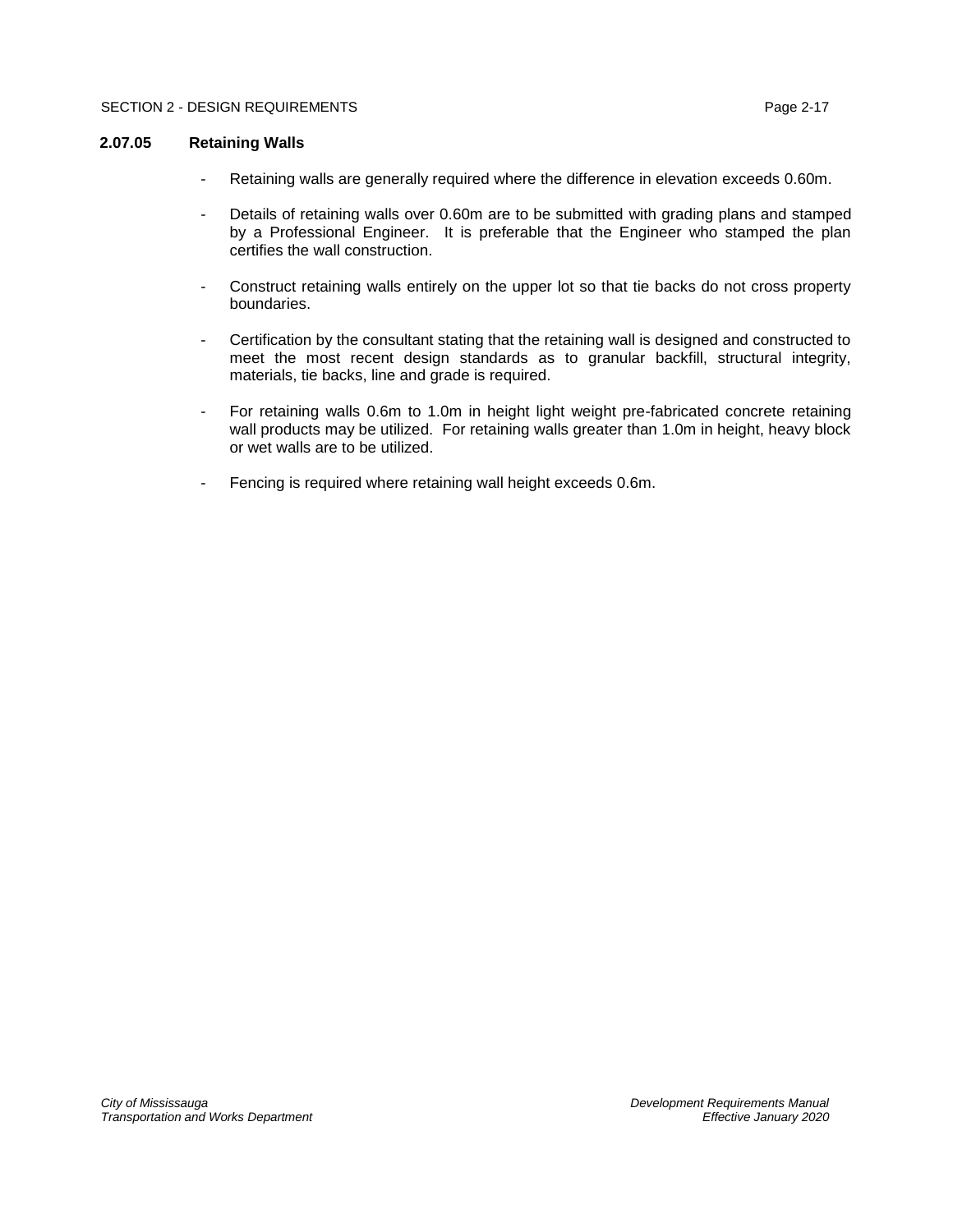#### SECTION 2 - DESIGN REQUIREMENTS AND RESIGN AT A 1999 2-18

## <span id="page-19-0"></span>**2.08 EROSION AND SEDIMENT CONTROL**

# <span id="page-19-1"></span>**2.08.01 General**

In accordance with the City of Mississauga Erosion and Sediment Control By-law No. 512-91, as amended, an Erosion and Sediment Control Permit must be obtained prior to undertaking any land disturbing activities on development sites greater than one (1) hectare in size or on development sites of any size that are adjacent to a body of water. Copies of the By-law and the permit application package are available through the Infrastructure and Environmental Planning Section of the Transportation and Works Department.

All erosion and sediment controls are temporary applications constructed prior to any land disturbing activities on the site and shall be maintained throughout the duration of the construction period. *Permits can be issued based on Stage 1 - Earthmoving Operations and Stage 2 - Servicing Works.*

All activities on the site shall be conducted in a logical sequence to minimize the area of bare soil exposed at any one time.

All disturbed ground left inactive shall be stabilized by seeding, sodding, mulching or covering, or other equivalent control measure. The period of time of inactivity shall not exceed 30 days, unless otherwise authorized by the Commissioner of Transportation and Works.

All erosion and sediment controls should comply with the requirement of "The Erosion and Sediment Control Guidelines from Urban Construction," issued by the Greater Golden Horseshoe Area Conservation Authorities.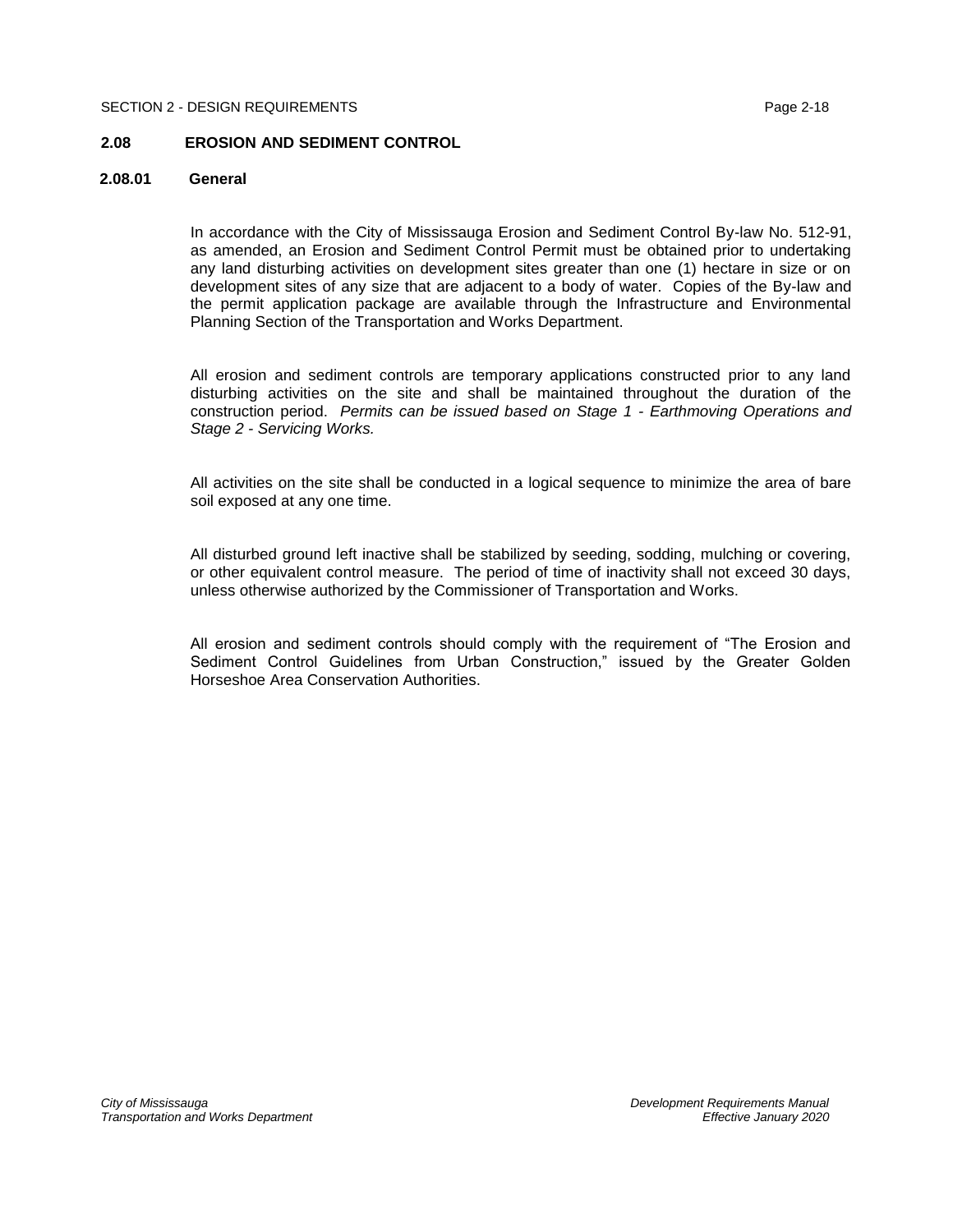#### <span id="page-20-0"></span>**2.08.02 Sediment Basins**

Temporary sediment basins shall be constructed on sites having a disturbed drainage area of greater than 2 hectares or having an average slope greater than 12%.

The basin shall be designed to settle out soil particles that are 0.04mm in diameter or larger from surface water runoff and/or storm sewer flows, and shall meet the following requirements:

- The minimum basin volume shall be 125 m<sup>3</sup> per hectare of contributing drainage area.
	- NOTE: The total basin volume consists of storage zone volume and the settling zone volume.
- The surface area of the basin shall be designed using the following equation:

A =  $\frac{1.2 \text{ Q}}{\text{V}_s}$  , where  $\text{V}_s$  = Settling velocity<br>(0.0021 m/s for ( V*<sup>s</sup>* (0.0021 m/s for 0.04mm diameter soil particle) A = Surface area of basin  $(m^2)$  $Q =$  Peak inflow rate  $(m^3/s)$ 

NOTE: The peak inflow rate shall be calculated using a 1:10 year return period based on the City of Mississauga Standard Intensity Duration Frequency Rainfall Curves (City Standard Drawing No. 2111.010) *(Q=C x i x A)*

> The basin length to width ratio shall be greater than 2 and, if less than 10, a baffling system is required to be used to prevent "short circuiting" and to minimize "dead zones".

- The storage zone depth shall allow for one year of estimated sediment yield based on the Universal Soil Equation.

The Universal Soil Equation is:

 $E = 2.24$  R K Ls Vm

- where  $E =$  Amount of soil loss per unit area for the time interval represented by the factor R (tonnes/ha)
	- $R =$  Rainfall factor (Joule/ha)
	- K = Soil Erodibility Factor (tonnes/Joule)
	- Ls = Topographic factor (dimensionless)
	- Vm = Erosion control factor (dimensionless)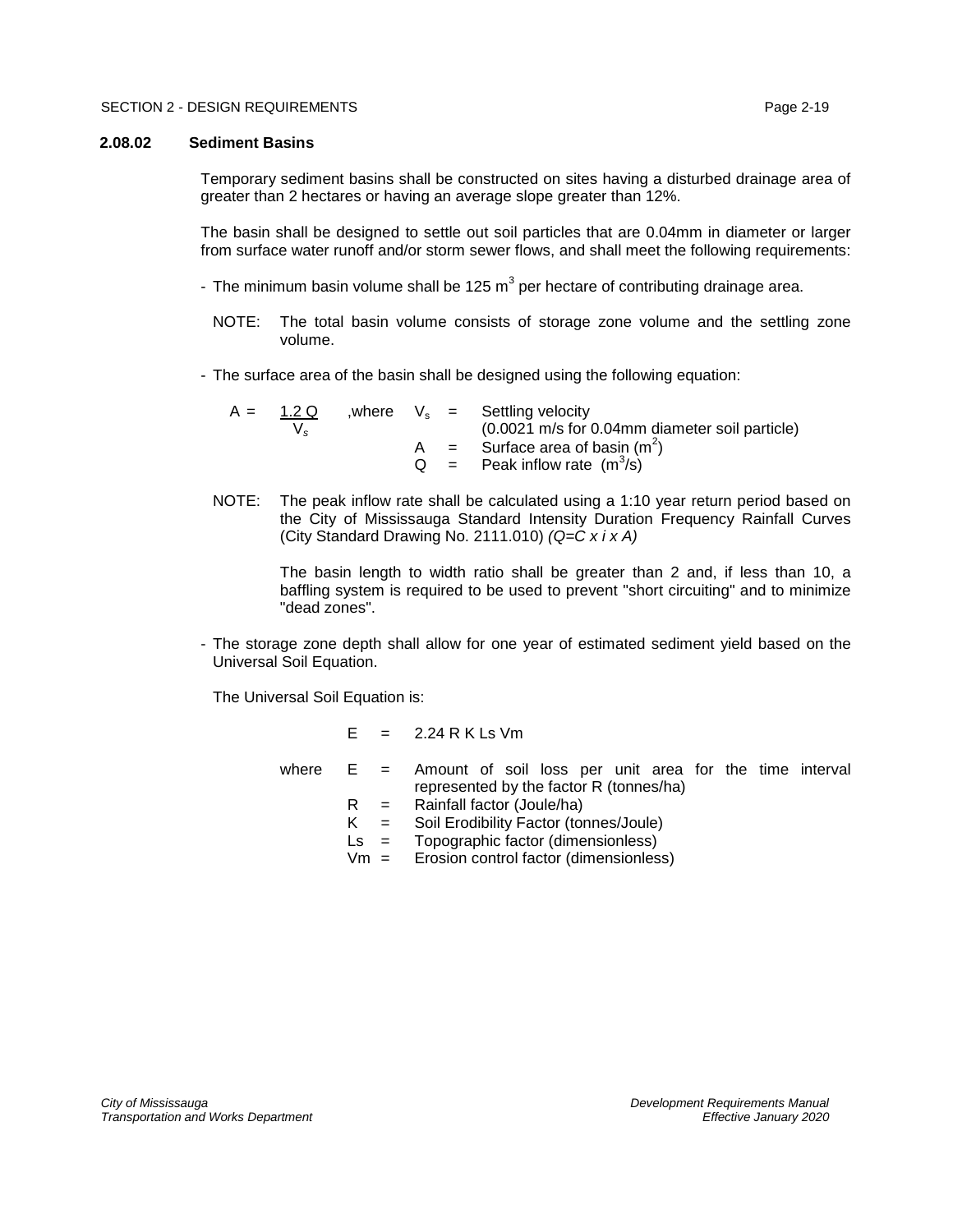NOTE: Factors used in the Universal Soil Loss Equation shall be in accordance with the most recent Ontario Ministry of Transportation published data.

> To determine the volume of soil loss per unit area assume a soil density of 1 tonne/m $^3$ .

> The minimum storage zone volume of the basin shall be  $50m<sup>3</sup>$  per hectare of contributing drainage area.

- The ratio of the basin length to the settling zone depth is to be less than 40 to prevent scouring of the storage zone. The minimum settling zone depth shall be 0.6m.
- The outlet of the basin shall be designed to provide a minimum of 24 hours of detention time and to prevent turbulence and re-suspension of settled particles.
- The basin shall have a maximum side slope of 3:1.
- The basin shall have a minimum freeboard of 0.3m.
- The basin shall be provided with an emergency spillway
- 1.8m high chain link fence shall be erected along the perimeter of any sediment basin. A warning sign shall be attached to the security fencing stating that the area is off limits to the general public and advising that the basin is used for sediment control purposes and that the enclosed area is subject to flash flooding.
- For Subdivision the temporary sediment basins are not to be removed until 80% of the development has been developed and sodded.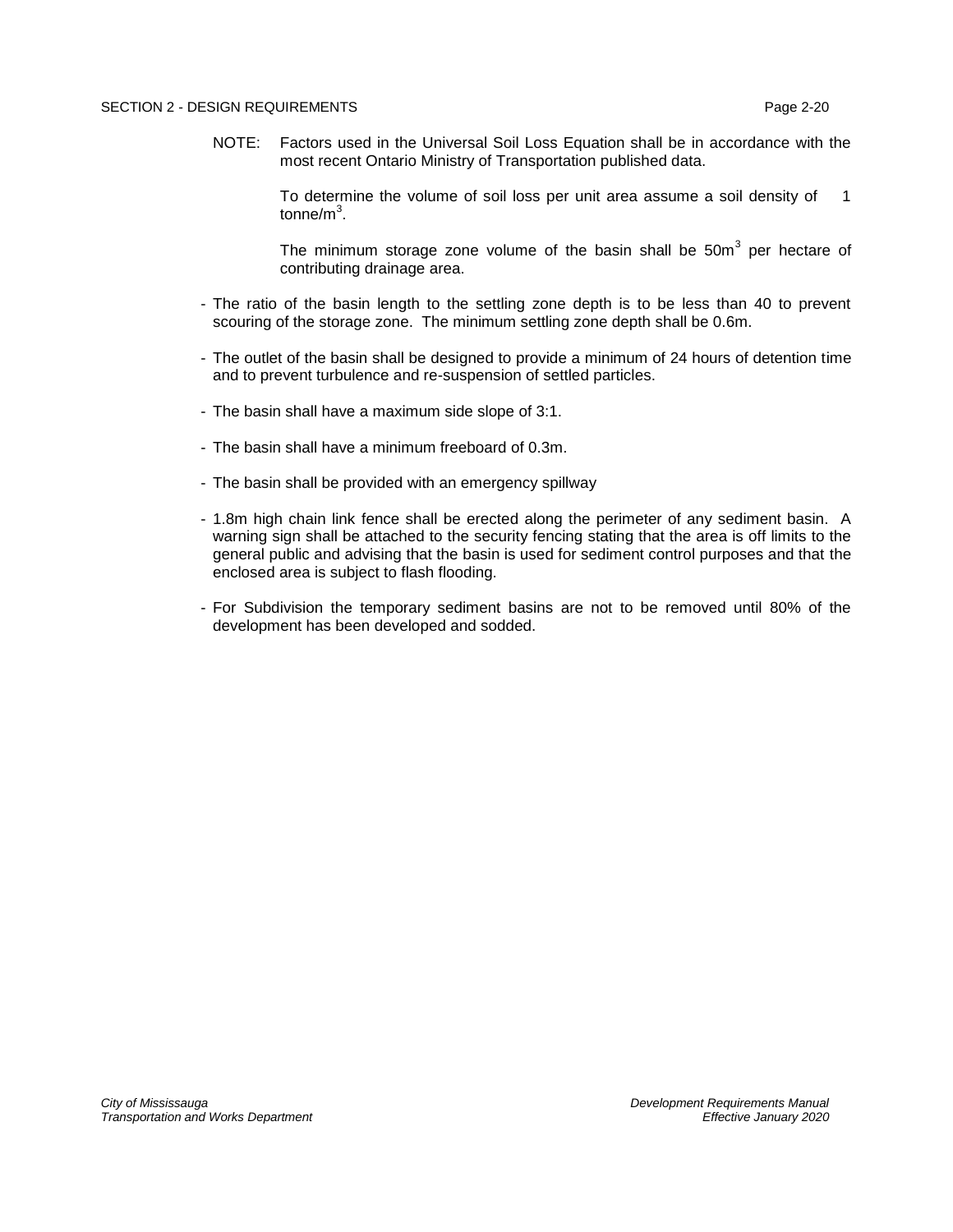# <span id="page-22-0"></span>**2.08.03 Catchbasin Sediment Control**

During construction, all catch basins shall be provided with sediment control, in accordance with the following requirements.

# Catchbasin Sediment Trap

Catch basin sediment traps shall be provided for unpaved areas draining 2 hectares or greater and less than 4 hectares and shall be constructed in accordance with City Standard Drawing No. 2930.010.

Sediment removal is required when the depth from the underside of frame to top of the accumulated sediment is reduced to 300mm.

# Catch basin Sediment Barrier

All rear lot catch basins or catch basins within unpaved areas draining less than 2 hectares shall be provided with a sediment control barrier in accordance with City Standard Drawing No.'s 2930.020 or 2930.030.

# Roadway Catch Basin Sediment Control Device

Under appropriate drainage circumstances, all roadside catch basins shall be provided with sediment protection in accordance with City Standard Drawing No. 2930.040 or *2930.050*

# <span id="page-22-1"></span>**2.08.04 Sediment Control Fence**

Sediment control fences shall be placed along all downslope sides of a site along the edges of a drainage channel passing through the site, and along the perimeter of all other areas sensitive to sediment accumulation. The sediment control fence shall be constructed in accordance with City Standard Drawing No. 2940.010.

# <span id="page-22-2"></span>**2.08.05 Vegetative Buffer Strips**

A minimum 3m wide *undisturbed* buffer strip shall be *maintained* along the limits of the development adjacent to existing road boulevards. Where a sediment control fence is required, it shall be constructed in front of the buffer strip.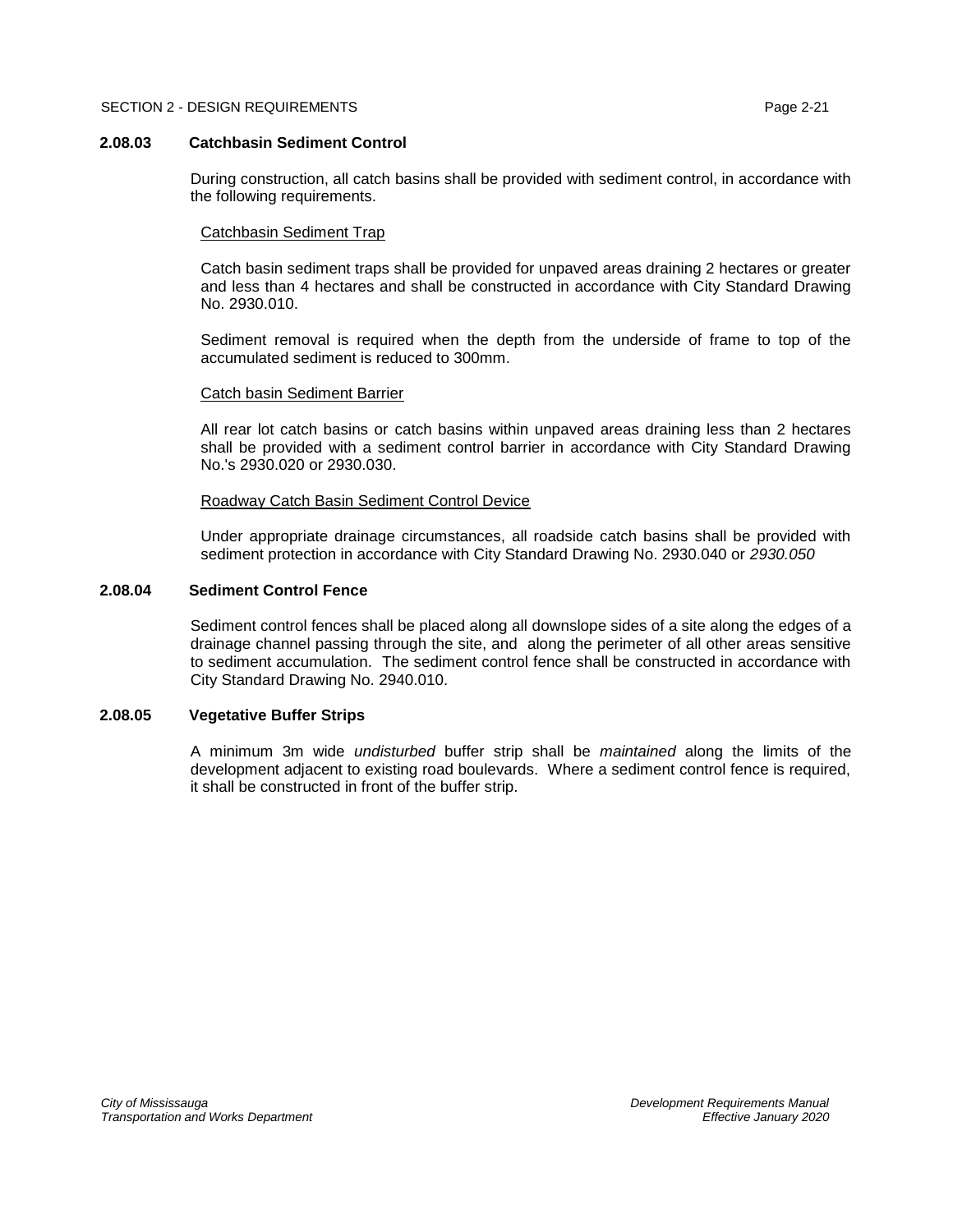# <span id="page-23-0"></span>**2.08.06 Topsoil Stockpile Protection**

All topsoil stockpiles containing more than 100m<sup>3</sup> of material shall be located a minimum of 10m away from a roadway, drainage channel or an occupied residential lot. The maximum sideslopes for topsoil stockpiles shall be 1.5 horizontal to 1.0 vertical.

Runoff from all topsoil stockpiles shall be controlled by a sediment control fence or other approved devices. If remaining for more than 30 days, topsoil stockpiles shall be stabilized by vegetative cover, or other means.

# <span id="page-23-1"></span>**2.08.07 Stone Pad Construction Entrance - Construction Access**

In order to reduce the tracking of mud onto a paved street, a pad of crushed stone shall be constructed at the site entrance and exit leading onto any existing road. The stone pad shall be a minimum of 300mm thick, 15m long and 10m wide. The first 10m from the entrance/exit shall be constructed with 50mm clear stone. The remaining 5m shall be constructed with 150mm rip rap. This stone pad must be maintained as required given the site conditions to ensure mud tracking is kept to a minimum. *The Stone Pad Construction Entrance shall be constructed in accordance with City Standard Drawing No. 2970.010*

# <span id="page-23-2"></span>**2.08.08 Rock Check Dam**

Rock check dams are to be installed in ditches and swales in accordance with City Standard Drawing No. 2980.010.

## <span id="page-23-3"></span>**2.08.09 Site Conditions/Inspection**

All disturbed ground left inactive shall be stabilized by seeding, sodding, mulching or covering, or other equivalent control measure. The period of time of inactivity shall not exceed 30 days, unless otherwise authorized by the Commissioner of Transportation and Works.

All erosion and sediment control devices are to be inspected by the Consulting Engineer once per week and after each rainfall of 1 cm or greater to ensure that they are in proper working condition.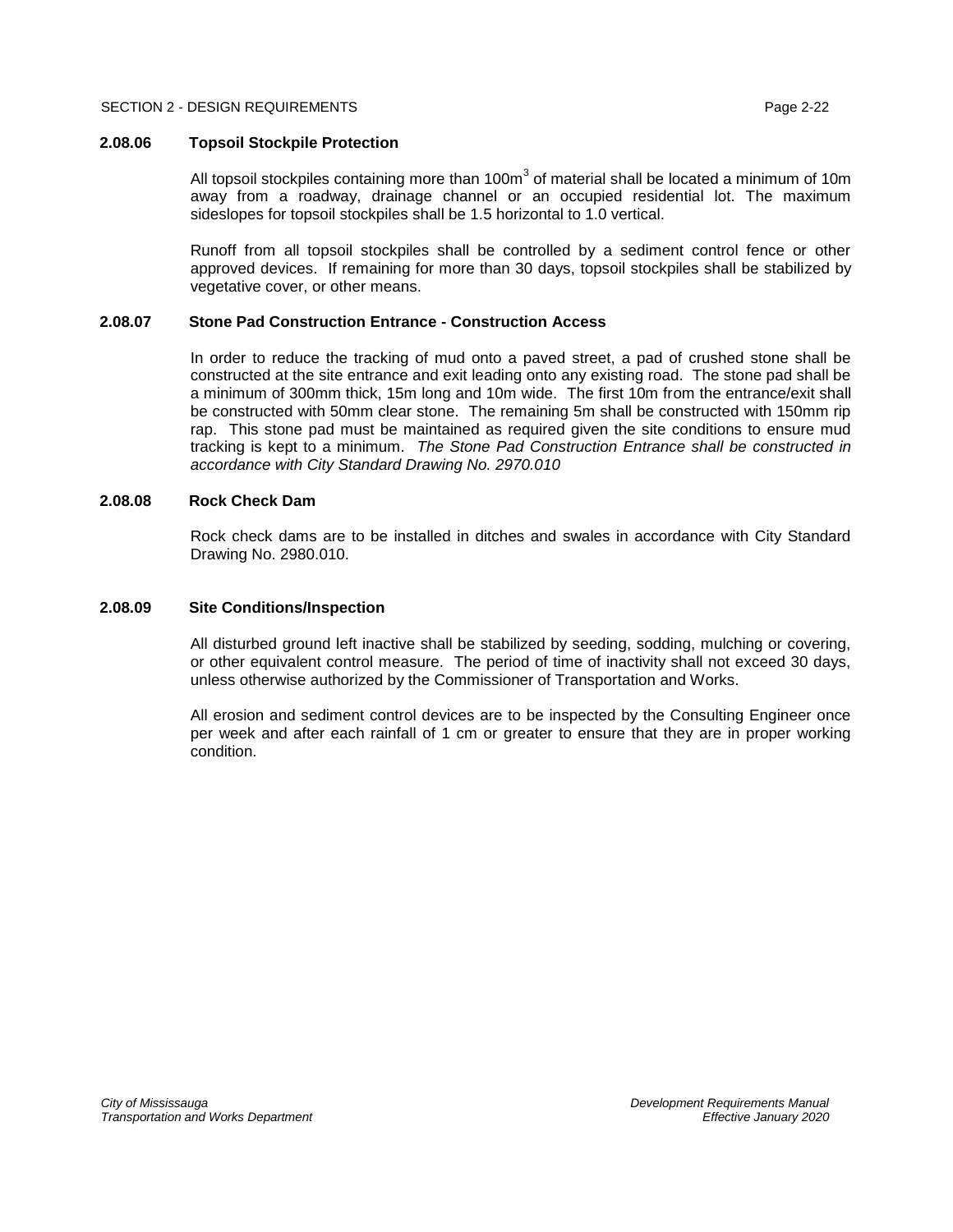# <span id="page-24-0"></span>**2.09 DRAWINGS**

# <span id="page-24-1"></span>**2.09.01 Specifications for Engineering Drawings**

| Size:<br>۰                                                      | Drawings to be A1 Metric (594mm x 84lmm)<br>Plans to have a minimum of 50mm waste material on right<br>hand side of plan (next to title block) |
|-----------------------------------------------------------------|------------------------------------------------------------------------------------------------------------------------------------------------|
| Format:                                                         | Same as City of Mississauga Transportation and Works<br>Department standard sheets unless otherwise approved.                                  |
| Materials for Final Submission<br>and "as-constructed" drawings | Translucent Mylar (.04mm matte)<br>۰<br>Black Ink (permanent), original 1 <sup>st</sup> generation plots only<br>$\overline{\phantom{a}}$      |
| <b>Materials for Preliminary</b><br><b>Submissions</b>          | Mylar (0.4mm matte)<br>Black Ink (permanent), original 1 <sup>st</sup> generation plots only                                                   |

# <span id="page-24-2"></span>**2.09.02 General Drawing Requirements**

Work on the drawings is to be done neatly and legibly.

Permanent black ink is to be used with the exception of the following: - proposed utilities invert elevations, lot elevations, and profiles which may be done in pencil.

- existing conditions and profile grid which may be done in red ink (permanent)

Drawings are to include the signature and seal of the Professional Engineer responsible for the design.

The applicant is to relate all wording to a current and existing City of Mississauga benchmark value without applying any shift. Any submissions that show elevation values related to a datum other than the 1928 Canadian Geodetic Datum (i.e.the Mississauga Datum) will not be accepted.

Rubber stamps shall not be used except for the Engineer' seal.

Nothing shall be affixed to the drawing with tape or adhesive.

The drawings must contain a note indicating the submission phase to which they apply, and a space must be provided for the initials of the city staff who reviewed the submission. The caption for this space should read "reviewed by".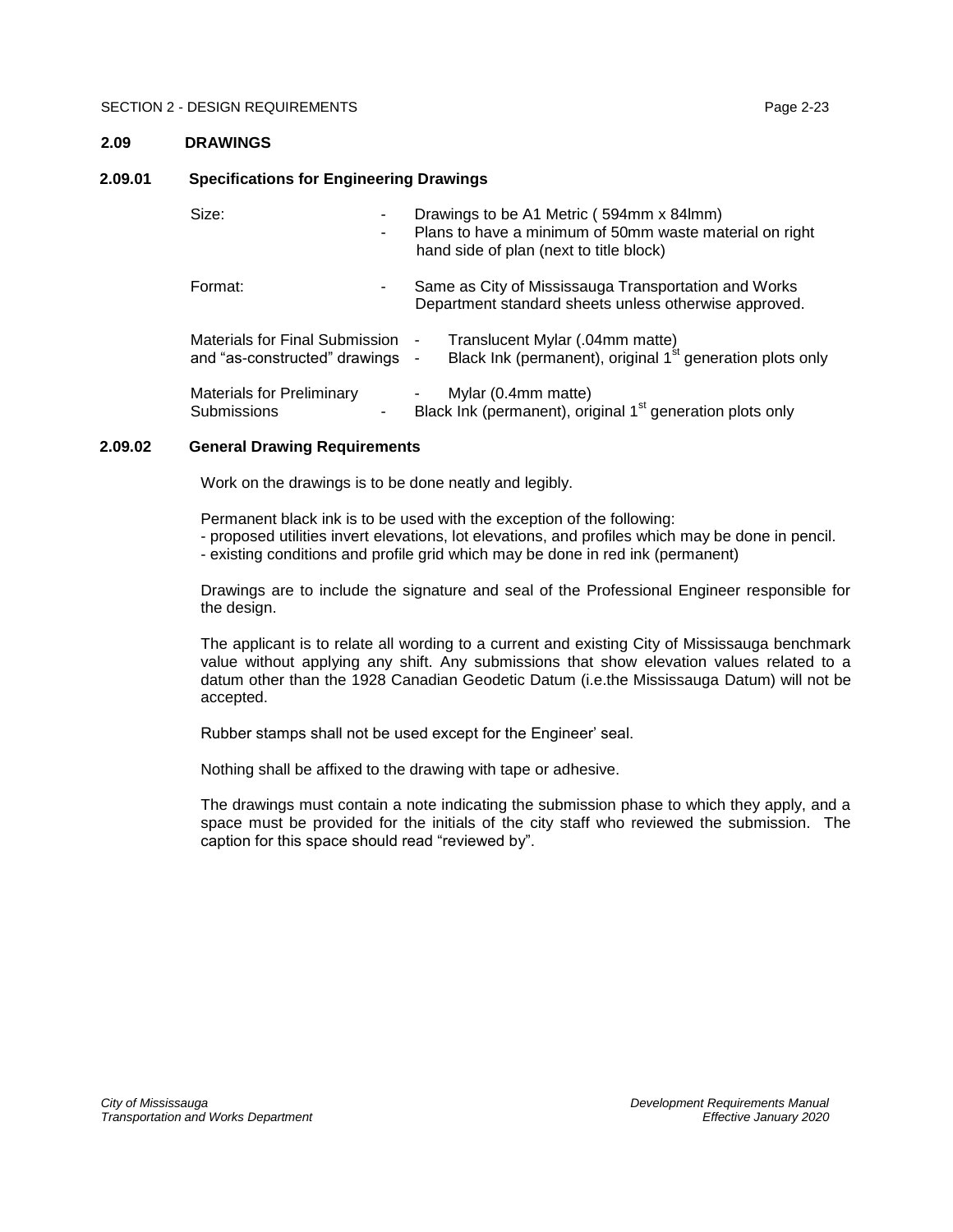# <span id="page-25-0"></span>**2.09.03 General Plans**

# <span id="page-25-1"></span>**2.09.03.01 Above Ground Plans**

General plans showing aboveground services and appurtenances are to be drawn to a scale of 1 to 1000 or larger and shall indicate but not be limited to the following:

- School signs
- Street signs
- Future land use signs
- Barricades
- Fencing
- Retaining walls
- Rear lot/block catchbasins
- Screen planting
- Any required easements including dimensions and descriptions
- Driveway location for corner lots
- Driveway locations and building envelopes for detached dwellings less than 12 metres, Semi-detached dwellings and townhouse dwellings
- A typical detail showing building envelopes, driveway location and widths, driveway curb cut and dimension for detached dwellings less than 12 metres, semi-detached dwellings and townhouse dwellings
- Bus stop platforms
- Community mail box

# <span id="page-25-2"></span>**2.09.03.02 Below Ground Plans**

General plans showing all below ground services and appurtenances are to be drawn to a scale of 1 to 1000 or larger and are to include any required easements.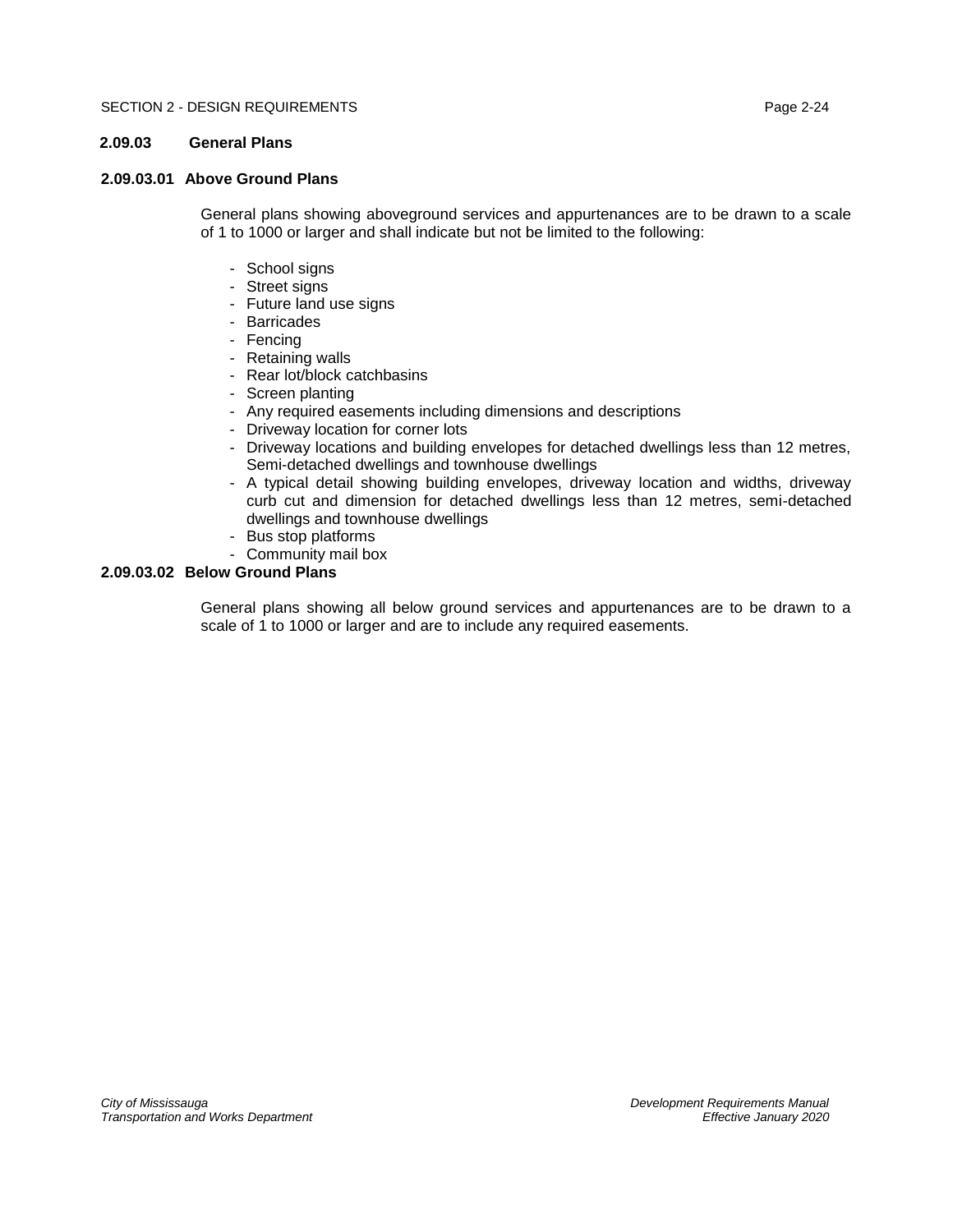# <span id="page-26-0"></span>**2.09.04 Storm Drainage Plans**

Storm drainage plans are to be drawn to a scale of 1 to 1000 or larger (a scale not exceeding 1 to 5000 will be accepted for large external drainage areas) and are to indicate the total area to be drained by the proposed storm sewers. The storm drainage plan is to be compatible with the grading plan and the City's latest contour mapping. The storm drainage plan shall indicate but not be limited to the following:

- Existing contours
- Drainage patterns of adjacent lands
- Runoff coefficients and areas (ha) of tributary areas outside the development and for each section of the storm sewers within the development
- Direction of runoff
- Street names
- Manhole numbers
- Sewer sizes and slope
- Directions of flow in the sewers
- Any catchbasins or swales, on the lots or blocks, required to pick-up the runoff
- Temporary or permanent quantity and quality storm water management facilities
- Overland flow route
- Culverts and other drainage appurtenances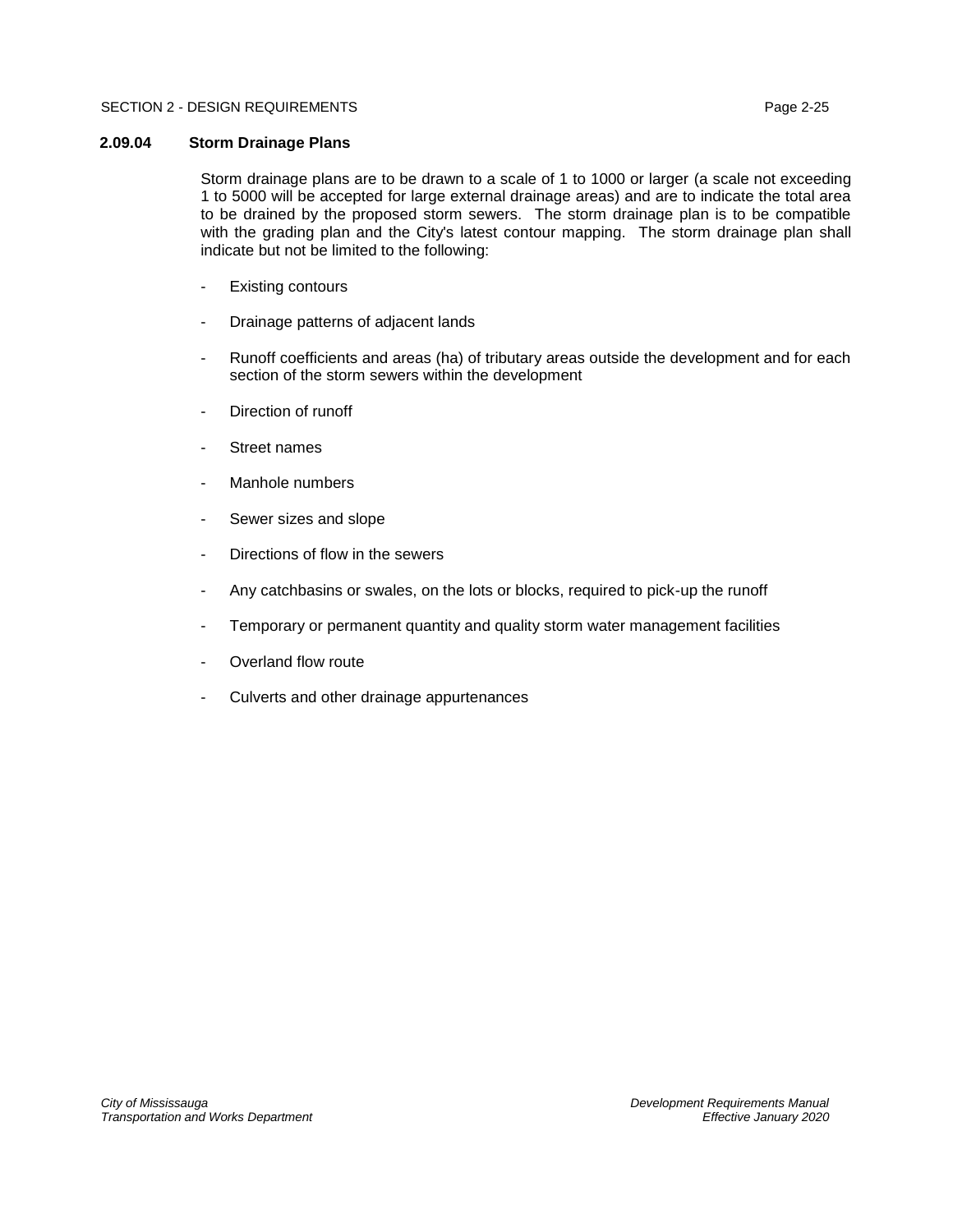#### <span id="page-27-0"></span>**2.09.05 Grading Plans**

Grading plans for lots and blocks are to be drawn to a scale of 1 to 500 or larger showing existing contours established from field elevations.

The grading plans shall indicate but not be limited to the following:

- **Existing contours**
- Proposed elevations at the following locations:
	- Along the centre line of any existing or proposed roads (maximum 30m apart)
	- Centre line of each lot at the front and rear building line
	- At the corners of each lot and block
	- At frequent intervals along block property lines
	- Proposed contours for grading within large blocks and parks
	- Any other points necessary to give proper picture of the proposed drainage scheme including tops of catchbasins, bottoms of swales and top and bottom of retaining walls
- Existing contours and elevations within the plan and at least 30 metres externally. The external contours are to be extended far enough to determine the existing drainage pattern. In addition to the above, grading plans for parks are to indicate existing contours at 0.5m intervals along with all existing trees, structures, watercourses, etc.
- Percent street grades for all roads within the development. The distance of the particular grade shall also be included.
- Overland flow route.
- Easements including dimensions and descriptions
- **Fencing**
- Retaining walls
- Drainage types in accordance with typical details
- Cut off swales and catchbasins to intercept interim block drainage and external drainage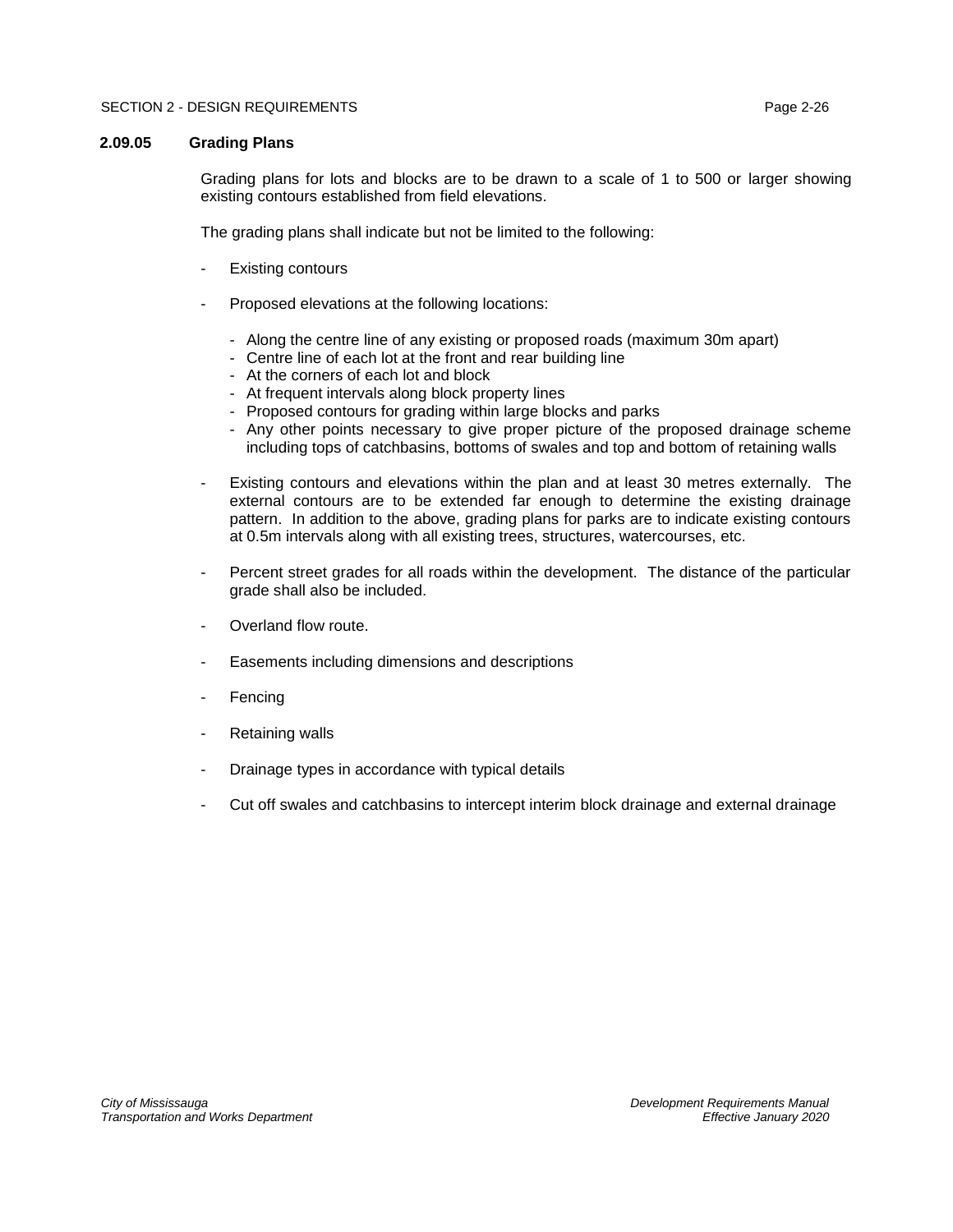# <span id="page-28-0"></span>**2.09.06 Plan-Profile Drawings**

Plan-profile drawings are to be drawn to a horizontal scale of 1 to 500 and a vertical scale of 1 to 50 and are to conform to the following:

- Where two or more sheets are required for one street, match lines must be used and there is to be no overlap or duplication of information
- Where intersecting streets are shown on a plan-profile, only the diameter of the pipe and direction of flow of the intersecting sewers are to be shown. This also applies to easements for which a separate plan-profile has been drawn.
- On plan-profile drawings the type of sewer (sanitary or storm), the diameter, length, grade and class of pipe are to be shown on the profile portion of the drawings only. Only the type and diameter are to be shown in the plan portion
- Where possibility of conflict with other services exists, connections are to be plotted on the profile
- Pavement/road base designs for the particular roadway are to be indicated on all plan-profile drawings
- The detail information from all borehole logs is to be plotted on the profile drawings and located on the plan. If this interferes with some other detail such as a manhole, the exact location may be altered sufficiently for clarity. Borehole information should contain a borehole plot plus a brief description of soils and the water level. The borehole log must extend a minimum of (1) metre below the lowest manhole in the vicinity.
- Gutter drainage details for temporary turning radii and cul-de-sacs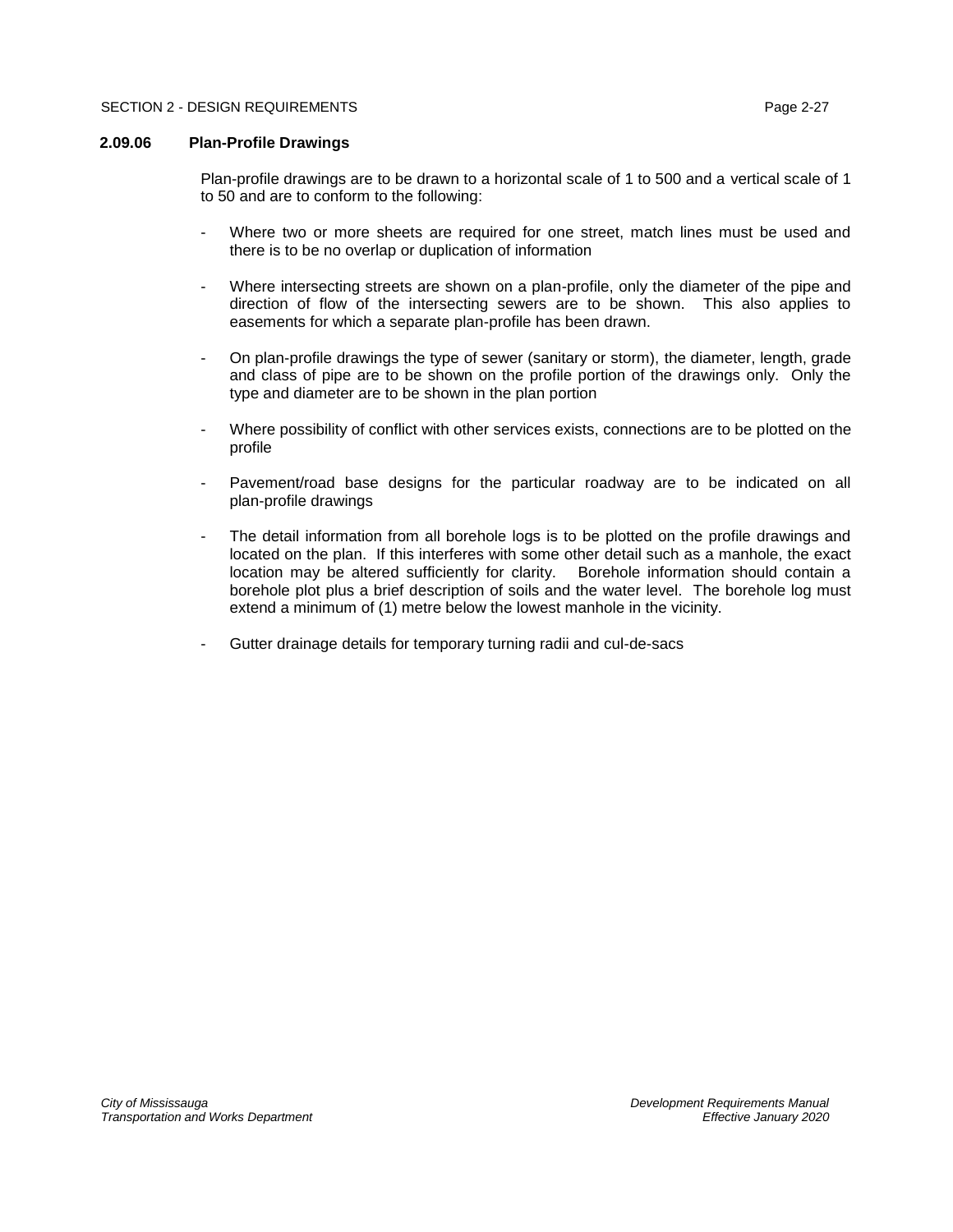# <span id="page-29-0"></span>**2.09.07 As-Constructed Drawings**

# <span id="page-29-1"></span>**2.09.07.01 General**

Prior to final acceptance of a subdivision by the City of Mississauga, the Developer's Engineer shall produce a complete set of "as-construct" drawings for the development and supply same to the Transportation and Works Department of the City of Mississauga. In addition, a complete set of Mylar reproductions (minimum 0.003 thickness, reverse reading, matte both sides, blackline) shall be prepared from the "as-constructed" originals and supplied to the Public Works Department of the Regional Municipality of Peel.

In addition to the above, the Region of Peel has additional requirements that consist of, "asconstructed" digital files in Microstation (DGN) format Version 5 or higher, after the following have been completed,

- One set of folded prints submitted for review prior to sending the originals
- CAD files on CD 1 each of the plan & profiles including Regional drawing number to be submitted to the Public Works Department of the Regional Municipality of Peel

These drawings shall show the location both horizontally and vertically of everything which is on or under the lands to be accepted by the City.

These drawings shall be sealed and signed by a Registered Professional Engineer and stamped "As-Constructed" and dated.

# <span id="page-29-2"></span>**2.09.07.02 Drafting Requirements for "As-Constructed" Drawings**

Storm Sewers, Sanitary Sewers and Watermains shall be "as-constructed" in all cases. Other specialized "as-constructed" information may be required in certain instances. Direction will be given by the Transportation and Works Department on an individual project basis, as required.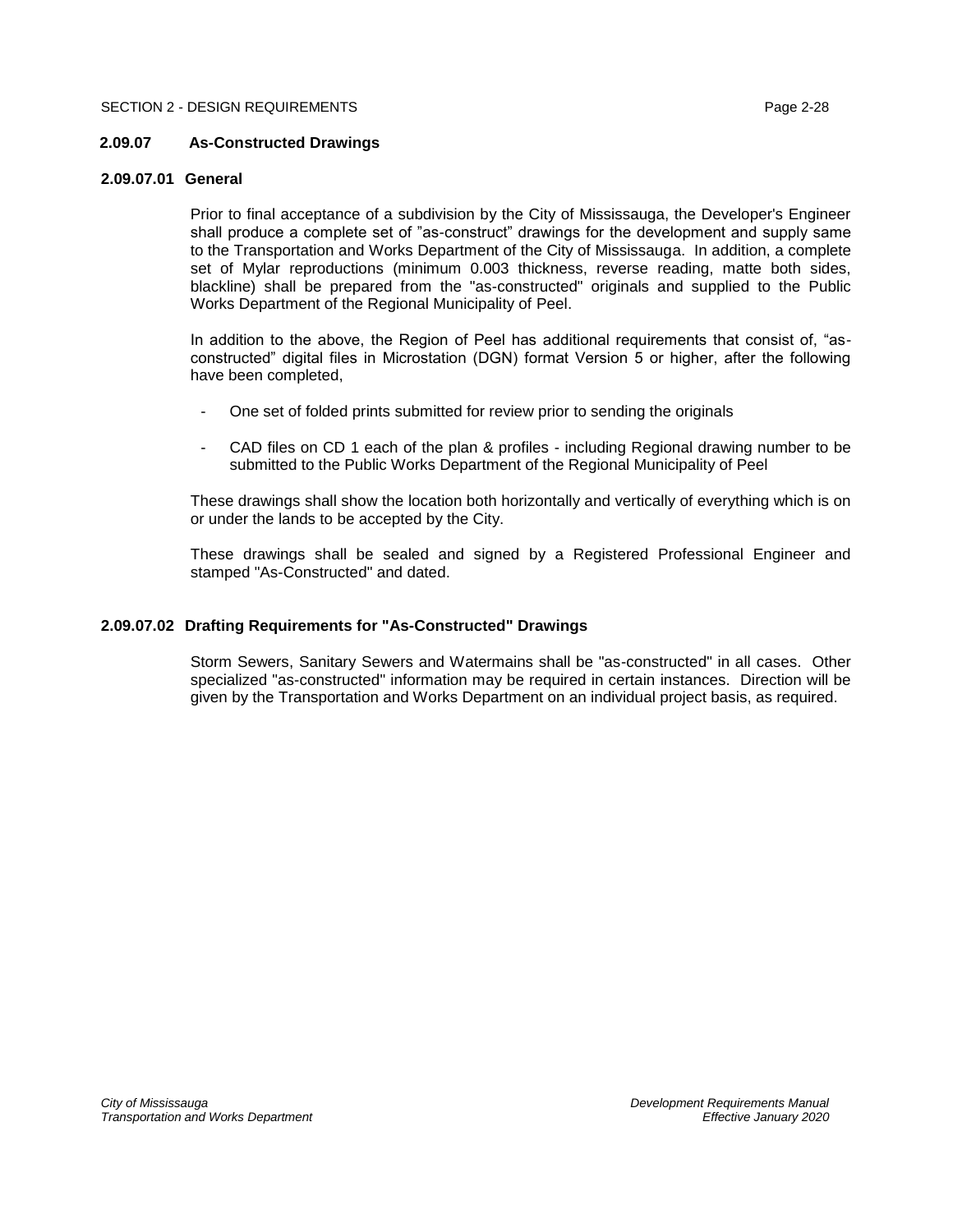### <span id="page-30-0"></span>**2.09.07.03 Storm Sewers**

All sewer invert elevations, if different than proposed, are to be indicated on the as constructed drawings. If the difference is greater than 150mm affected portions of sewer (in profile) to be redrawn. Hydraulic calculations are to be provided, reflecting these changes, for review and approval.

Any manhole locations which differ by more than 1.50m from proposed are to be redrawn in both plan and profile.

The following shall be indicated on the "as-constructed" drawings, if different than proposed:

Type of manhole

Pipe size

Grade of sewer

Type of sewer material

Class of pipe

Type of bedding

# **Stormwater Management**

A topography survey is to be provided for the swim pond prior to servicing approval and/or prior to assumption of the swim pond.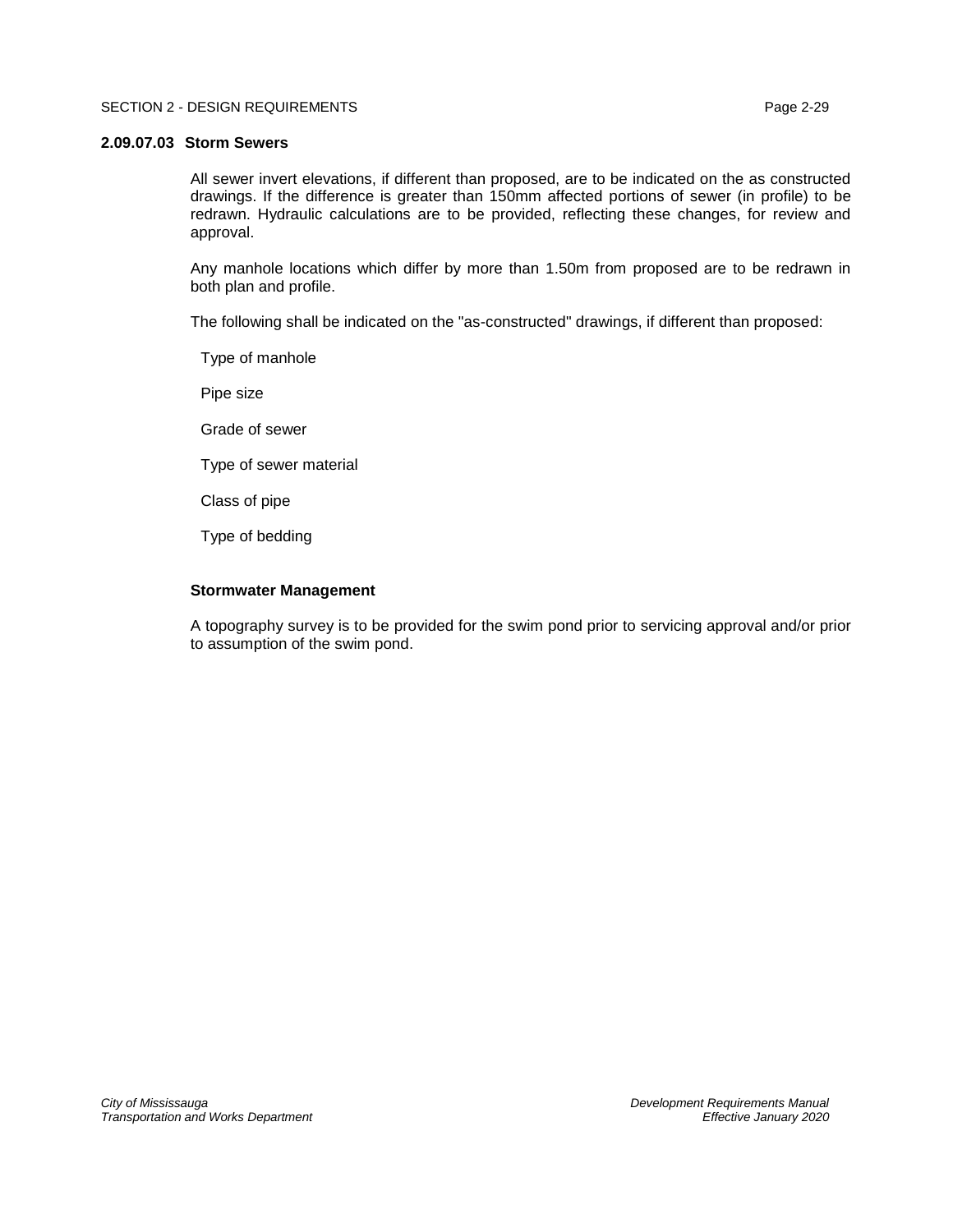#### <span id="page-31-0"></span>**2.09.07.04 Sanitary Sewers**

All sewer invert elevations, if different than proposed. If difference is greater than 150mm affected portions of sewer (in profile) to be redrawn.

Any manhole location which differs by more than 1.50m from proposed to be redrawn both in plan and profile.

The following shall be indicated on the "as-constructed" drawings, if different than proposed:

Type of manhole

Pipe size

Grade of sewer

Tee chainage from downstream manhole

Type of sewer pipe material

Class of pipe

Type of pipe bedding

Original ground at centre profile to remain on all plans

Lateral ties and elevations

*This section is duplicated in 4.02.09 Drafting Requirements for As Constructed Drawings*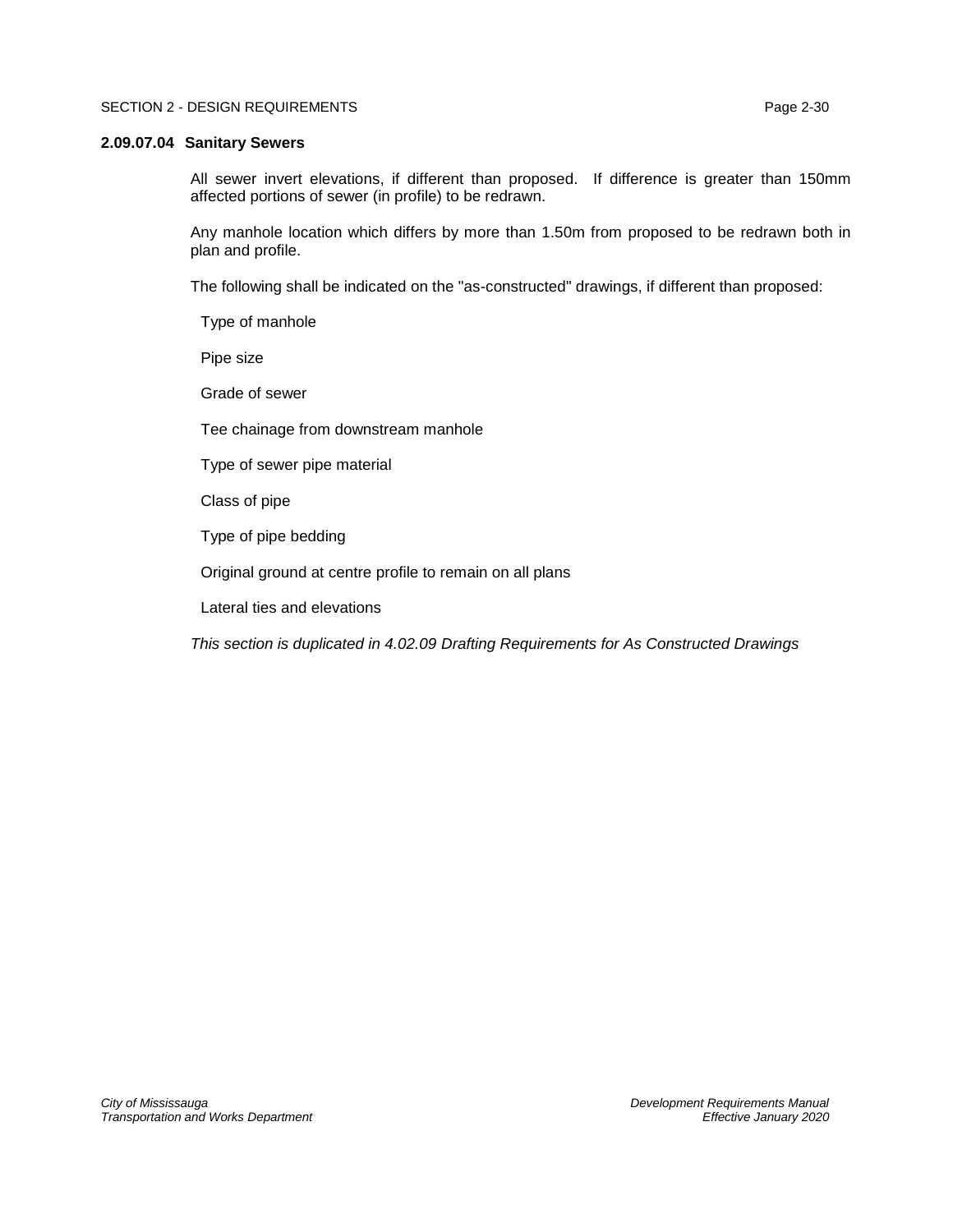#### <span id="page-32-0"></span>**2.09.07.05 Watermains**

All watermain elevations, if different than proposed. If difference is greater than 150mm, affected portions of watermain (in profile) to be redrawn.

All alignment changes greater than 150mm to have offsets revised in plan. If alignment changes exceed 1.5 metres, watermain to be redrawn in plan as well as indicating revised offsets.

All main valves are to be tied to permanent features, such as buildings, manholes, catchbasins, etc...

Ties and elevations to all stubs.

The following shall be indicated on the "as-constructed" drawings, if different than proposed:

Pipe size

Type and class of pipe

Type of bedding

All fitting changes (bends, reducers, blocking, etc...)

Type of valves and hydrants

Original ground profile over watermain (if applicable) to remain

*This section is duplicated in 4.02.09 Drafting Requirements for As Constructed Drawings*